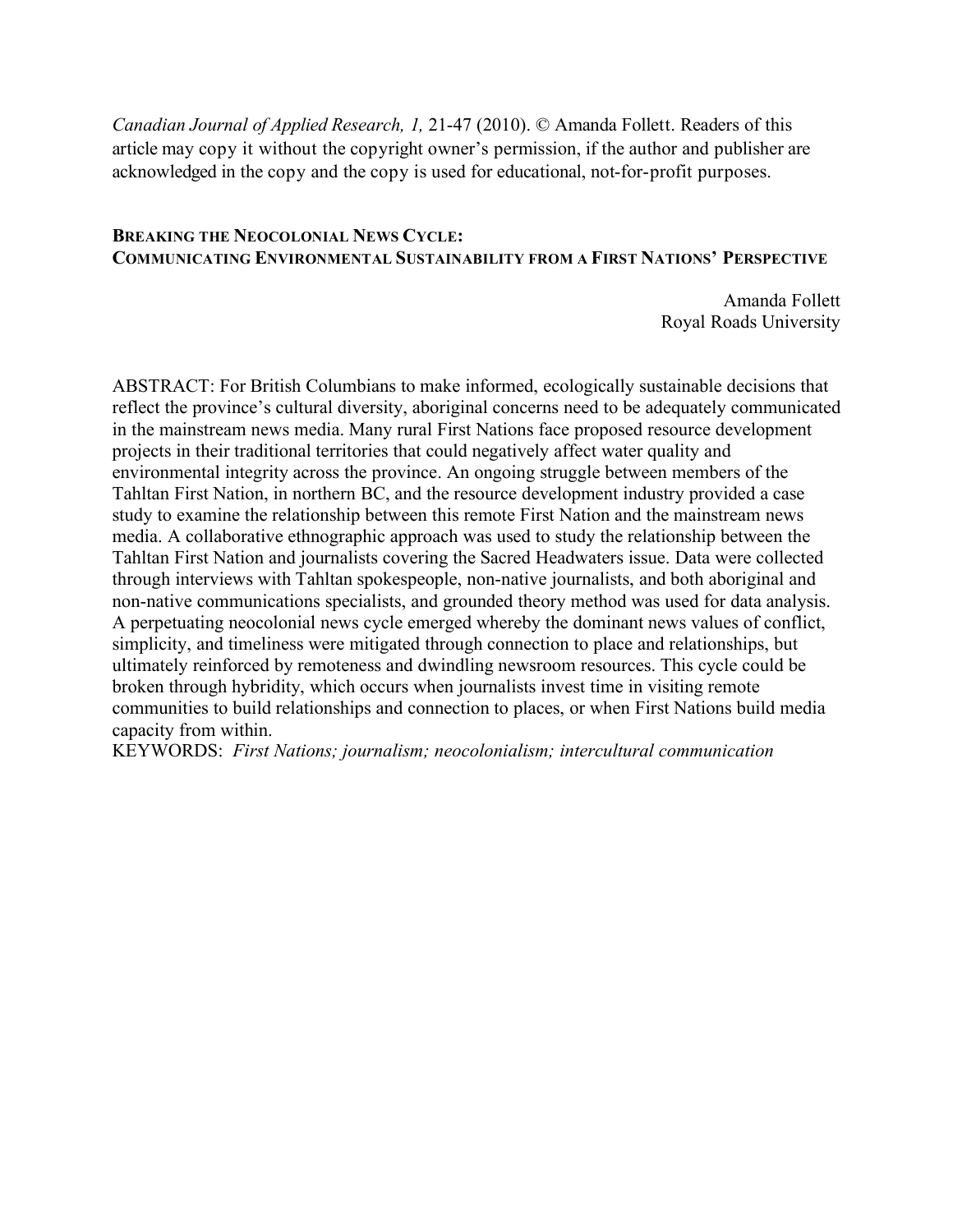# **Breaking the Neocolonial News Cycle: Communicating Sustainability from a First Nations' Perspective**

As British Columbia struggles to settle its remaining land claims (Province of British Columbia, 2007; Muckle, 2007), resource-rich northern landscapes inhabited for thousands of years by First Nations (Duff, 1997; McMillan & Yellowhorn, 2004; Sewid-Smith, 1991) are increasingly the subject of debate over traditional use and environmental integrity. The mainstream news media by nature often report this debate and other First Nation's issues superficially (Harding, 2006; Rossiter, 2004), with coverage that largely revolves around conflict and provides little insight into aboriginal lifestyle, culture, and environmental concerns (Littlejohn, 2008). When greater cultural context is omitted from news reporting, residents in all parts of the province miss the opportunity to learn a diversity of perspectives regarding politics, economics, and environmental issues. Effectively communicating rural First Nations' perspectives to the province's primarily urbanbased decision makers faces numerous challenges and, as a result, political decisions tends to reflect the economic interests of those living in the province's more populated southern regions.

Today in northern BC, a battle is being waged over an area widely known in the media as the Sacred Headwaters. The headwaters are located within the Tahltan First Nation's traditional territory, more than 1,000 kilometres directly north of Vancouver, or nearly 2,000 kilometres by road. Tahltan territory encompasses roughly 150,000 square kilometres (Paulsen, 2006) of northwestern BC, stretching to the Yukon in the north and Alaska in the west (Wonders, 2008) and including the communities of Iskut, Dease Lake, and Telegraph Creek, all of which have fewer than 500 residents, with each community spaced approximately an hour's drive apart. The Sacred Headwaters is accessed from a junction 10 kilometres south of Iskut, down 150 kilometres of rough dirt roads. The trip is slow, isolated, and unadvisable for solitary travellers.

Despite its geographic remoteness, the area is ecologically important as it marks the headwaters for the Stikine, Skeena, and Nass: three of BC's top salmon producing rivers. The Klappan, as it is known to the Tahltan, provides rich hunting and fishing grounds that have drawn Tahltan families into the headwaters each year for countless generations to access traditional hunting camps. In recent years, the Tahltan territory has been the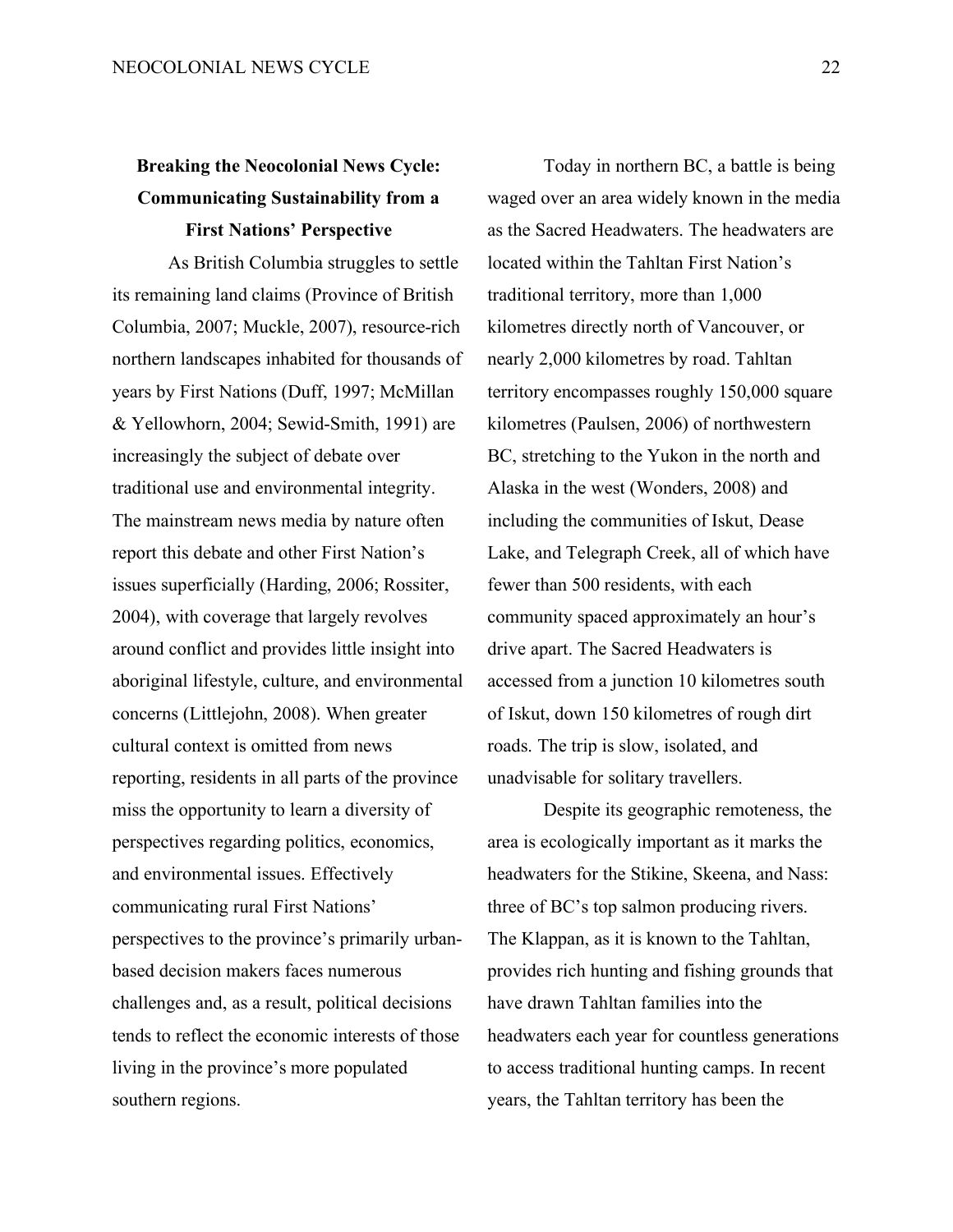subject of more than a dozen resource extraction proposals from multinational corporations such as Royal Dutch Shell and Ontario-based Fortune Minerals Limited. Within the Tahltan Nation, tensions rose between those advocating for the potential employment resource extraction would generate and those concerned about environmental degradation and impacts on Tahltan culture and its subsistence lifestyle. In 2005, an eight-month elders' occupation of the Telegraph Creek band office ensued. This resulted in the formation of the Klabona Keepers Elders Society, a local group opposing development in the Klappan. The name Sacred Headwaters was given to the Klappan by a member of the Klabona Keepers and a non-native conservationist in an effort to garner media attention.

The Klabona Keepers were successful in raising media coverage, through awarenessraising campaigns in partnership with environmental non-governmental organizations (ENGOs), and blockades of the Klappan River Road into the Sacred Headwaters. However, reports often reflected the dominant Western news perspective, giving only cursory attention to the deeper cultural context. These polarized cultures, the urban news media and a rural First Nation, offered a unique case study to examine how

remote aboriginal issues in the North reach city-based decision makers in the South. This paper examines the interface between First Nations and the mainstream news media to identify barriers that deter meaningful communication of aboriginal issues to the general public and to suggest how these barriers can be addressed to facilitate more effective news coverage of aboriginal interests to a broader audience.

#### **Background**

The Sacred Headwaters is generally hailed by the Klabona Keepers as a media success; it raised awareness for their cause, resulting in a two-year moratorium on coalbed methane development in the Klappan (Simpson, 2008; Stueck, 2008). However, First Nations' concerns were, at times, inadequately portrayed in the news media. While issues regarding First Nations' struggle for rights and title might seem remote to those living in BC's urban areas, the issue had potential environmental and economic impacts across the province. With this in mind, it seems paramount that BC residents are aware of the issue and have access to information from all perspectives. With their historic attachment to the land and traditional knowledge about ecological sustainability for the area, the Tahltan offer an important and unique perspective on resource development in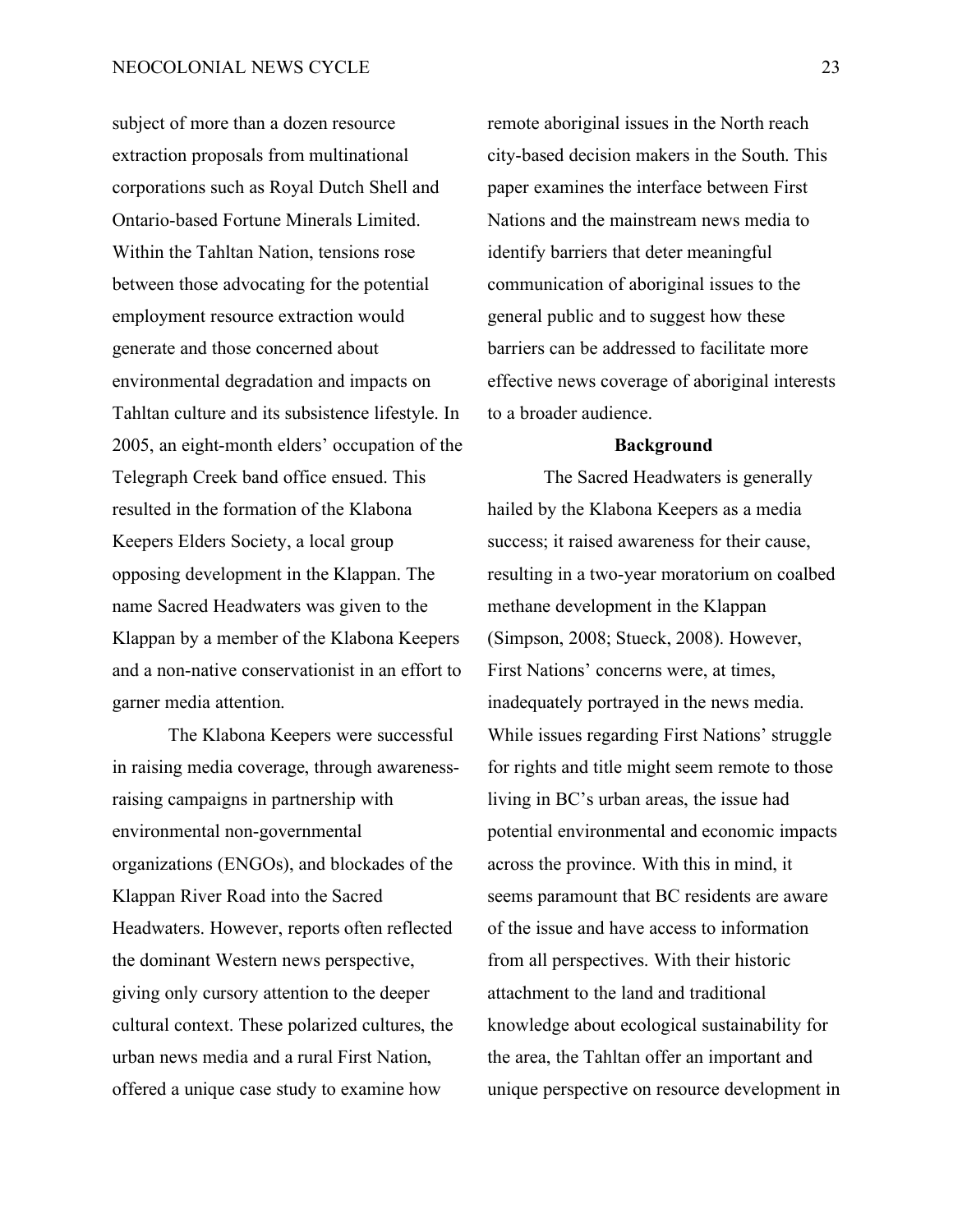the Klappan. However, there was often a disconnect between Tahltan voices and urban understanding. As the headwaters for three of BC's largest rivers, groundwater contamination in the Klappan could have catastrophic effects on downstream regions, potentially affecting the entire province. Contamination could threaten wildlife numbers, tourism, and the long term viability of BC's economically and ecologically important salmon fishery. By speaking with Tahltan spokespeople, communications specialists, and journalists, this study attempts to shed light on how First Nations' perspectives can be better represented in the press.

Underscoring the importance of meaningful reporting on aboriginal issues in the mainstream news media, the United Nations' *Principles and Guidelines for the Protection of the Heritage of Indigenous People* (2000) notes that news outlets "should take effective measures to promote understanding of and respect for indigenous peoples' heritage," and that journalists should actively assist in exposing activities detrimental to indigenous culture (Daes, 2000; Littlejohn, 2008). While intercultural competence is often touted with regard to justice, health, and education systems (McNaughton & Rock, 2002), understanding

First Nations' cultures from a media perspective has been largely overlooked, with most previous research limited to the portrayal of indigenous cultures in news reporting instead of the reciprocal relationship between the two (Harding, 2006; Littlejohn, 2008; Rossiter, 2004), thereby perpetuating the colonial act of subjectifying aboriginal culture rather than promoting inclusivity. The power differential imposed by colonization, external researchers, journalists, and other organizations has hampered relations and contributed to the Tahltan community's tepidity toward outsiders. Western values espoused by groups such as missionaries, researchers, ENGOs, and media outlets create a cultural neocolonialism that overshadows First Nations' interests and leads to superficial understanding of aboriginal issues by a dominant, non-native population.

## **Literature Review**

The Tahltan, and First Nations across Canada, have been deeply affected by the oppression and exploitation imposed by colonization. Outside influence has greatly impacted aboriginal culture throughout British Columbia (Sewid-Smith, 1991; McMillan & Yellowhorn, 2004; Muckle, 2007) and the residual effects of this are apparent within the Tahltan Nation. The area around the Tahltan Nation was first affected by the European fur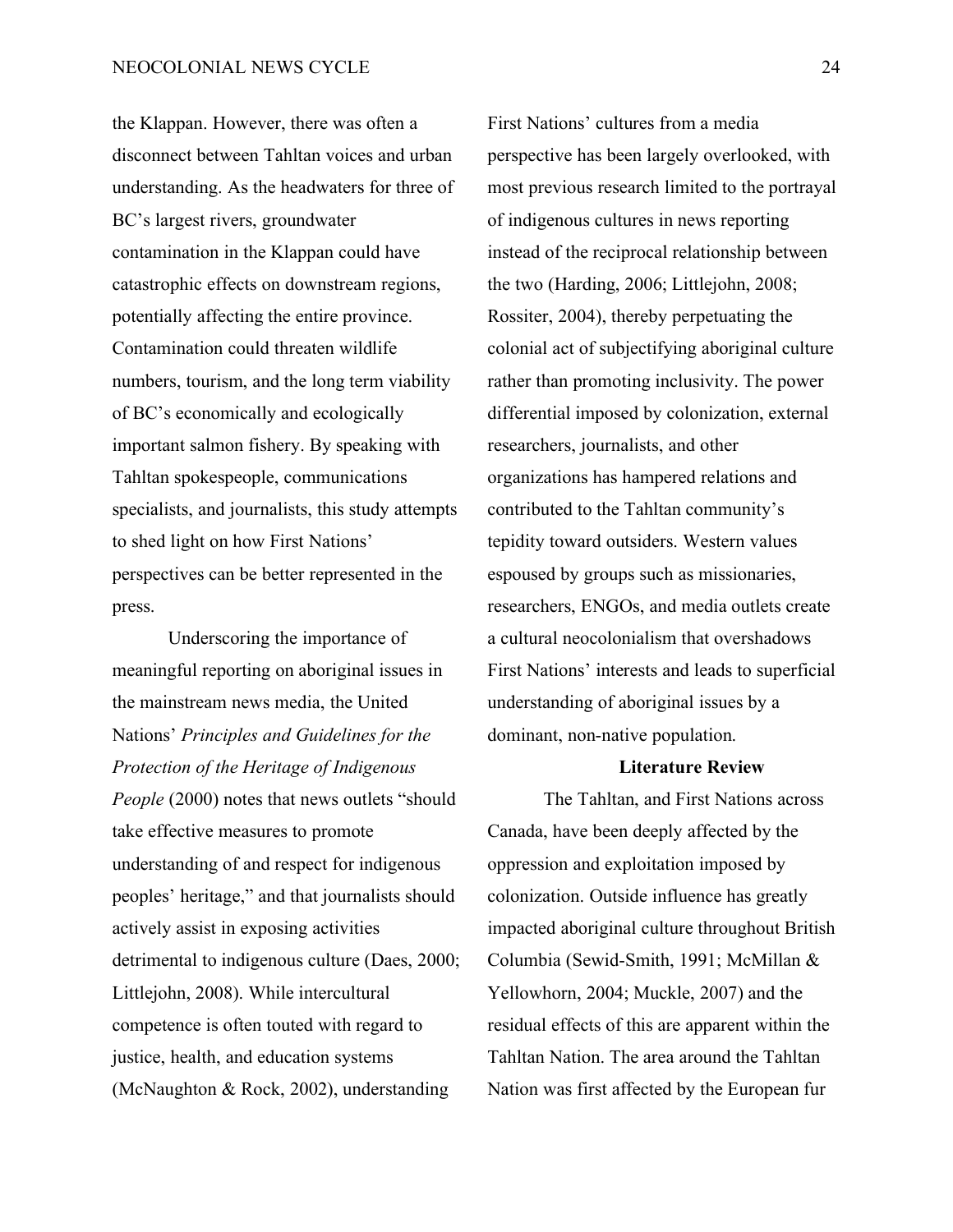trade in the 1800s and later the Cassiar gold rush (Emmons, 1911). European contact brought disease that decimated aboriginal populations (Duff, 1997; Emmons; Muckle; Wilkes, 2006), land divestment and forcible removal, religious and cultural oppression, and assimilation and abuse in residential schools (Carr-Stewart, 2006; Muckle; Rothman, 2008; Wilkes). Since European contact, First Nations' artefacts have been expropriated, romanticized, and espoused as national heritage, even as the dispossession of native territories continues (Braun, 2002), creating an imposed disconnect between First Nations and their traditional culture. The *Indian Act*, enacted in 1876 by the federal government, has been decried as a deliberate attempt by the dominant power structure to contain aboriginal populations and maintain control of Canada's land and resources (Brooks & Jensen, 1991; Joseph, 1991; Littlejohn, 2008; Mathias & Yabsley, 1991; Muckle). Through the *Indian Act*, the federal government imposed its own band council system upon First Nations' traditional hereditary chiefs systems (Mathias & Yabsley, 1991; Muckle). By creating a complicated governmental system that overlapped traditional systems, colonizers created internal conflict and confusion amongst aboriginal communities, leading to division within the nations and a complex

political system that continues to plague First Nations communities.

The Tahltan have accommodated more than a dozen researchers over the past century, beginning with well-known ethnographers like Franz Boas, George Emmons, and James Teit (Alderete & McIlwraith, 2008) around the turn of the 20th century (Thompson, 2007). As one of the most studied cultures in the world (Banerjee & Linstead, 2004), there is a sense among North American aboriginal populations that they have been "researched to death" (Brant Castellano, 2004). In many cases, this research resulted in the appropriation of cultural knowledge for commercial use (Fukuda-Parr, 2004; Muckle, 2007) and was disempowering to aboriginal groups (Banerjee & Linstead; Muckle) by placing aboriginals as subjects in academic studies from which they drew little benefit. At times, this legacy left by previous researchers in the Tahltan communities resulted in individuals declining to participate in this study.

Similarly, power imbalances, oppression, and misrepresentation are inherent in the mainstream news media's reporting on aboriginal issues (Harding, 2006; Rossiter, 2004). Traditionally, news stories revolve around conflict reported from a non-aboriginal perspective for a non-aboriginal audience, with coverage highlighting division between BC's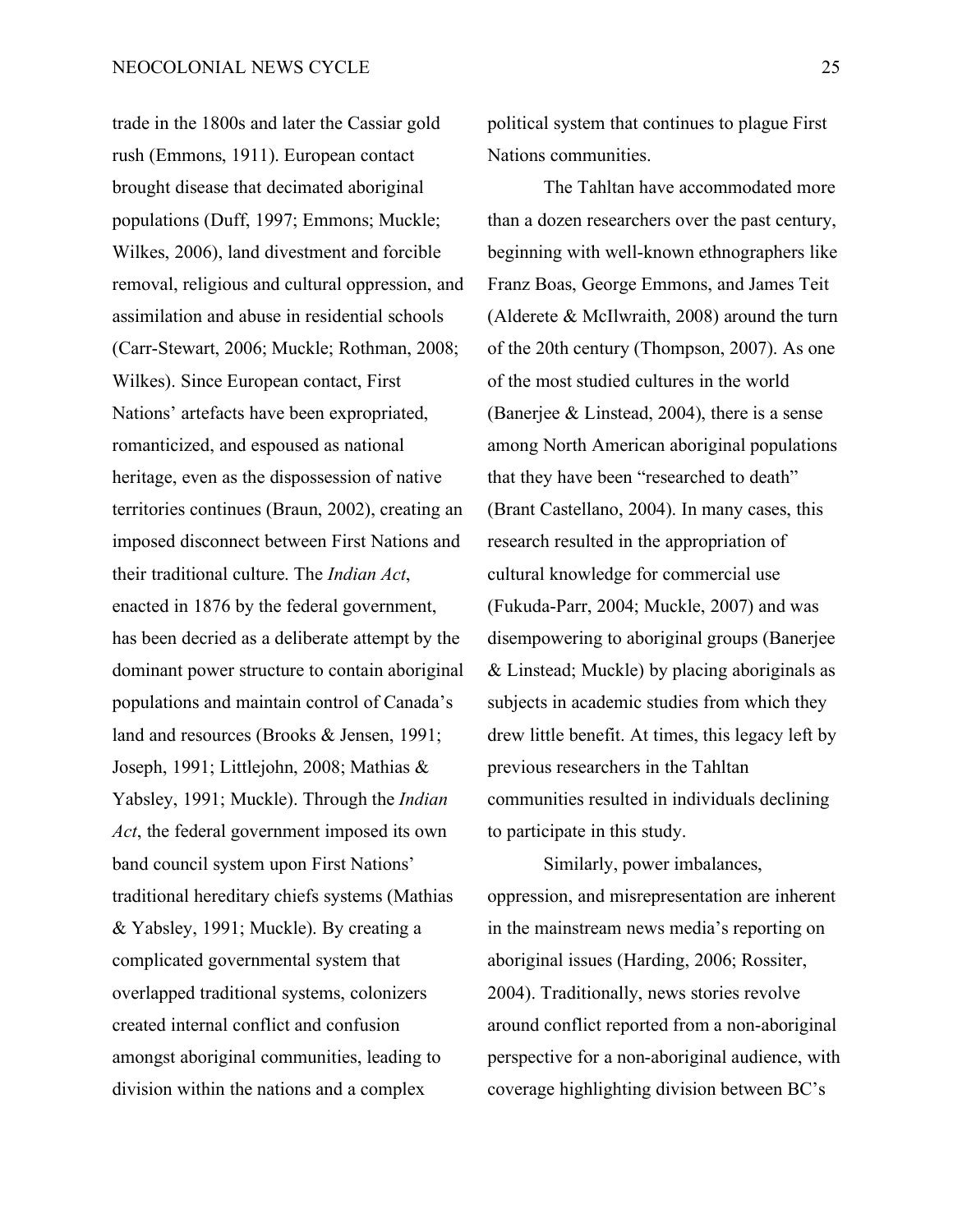indigenous and non-native communities (Harding). While aboriginal populations have been studied, exploited, and theorized about, few researchers have included the indigenous perspective in their work (Peden-McAlpine & Struthers, 2005). Books set in northwestern BC like *Spatsizi* (Walker, 1976) and *Notes from the Century Before* (Hoagland, 1969) tended to focus on the frontier experience, painting their authors as intrepid adventurers and reducing the local aboriginal culture to an overly simplified, romanticized, and primitive version of itself. Hoagland's account of the Tahltan Nation during the mid-1900s is offensive in its demeaning description of aboriginal culture and, as a result, the Tahltan often balk at seeing themselves in print. In his more recent book *In the Land of the Red Goat*, Bob Henderson (2007) writes about his experience guiding Hoagland:

> [He] perceived his role as that of judge rather than chronicler. Several of these people fared rather badly in his book, *Notes from the Century Before*. The experience left them reluctant to share their stories ever again. In this way, one man's seeming arrogance has deprived subsequent generations of some of the country's most colourful history.  $(p. 45)$

Dating back as far as the 1860s, aboriginal people took an interest in what was being written about them and frequently attempted to set the record straight, but their voices were rarely heard in news discourse (Harding, 2006).

Although the last remaining aspect of colonial policy was removed from the *Indian Act* in 1985 (Joseph, 1991), what remains is a postcolonial power differential between the colonizers and the colonized (Littlejohn & Foss, 2008). The dominant media paradigm curtails First Nations' power to convey their own messages by removing the cultural and historical contexts from First Nations' knowledge and information in their reporting (Banerjee & Linstead, 2004), perpetuating a neocolonialist mediascape that continues into the 21st century. While neocolonialism most often refers to commercial dominance in previously colonized nations, which could best describe the relationship between First Nations and the resource extraction industry, the relationship between the aboriginal community and the mainstream news media is a cultural neocolonialism whereby the dominant culture is imposed (Zinkin, 1993) through news values. Banerjee and Linstead noted that "neocolonialism can be understood as a continuation of western colonialism without the traditional mechanism of expanding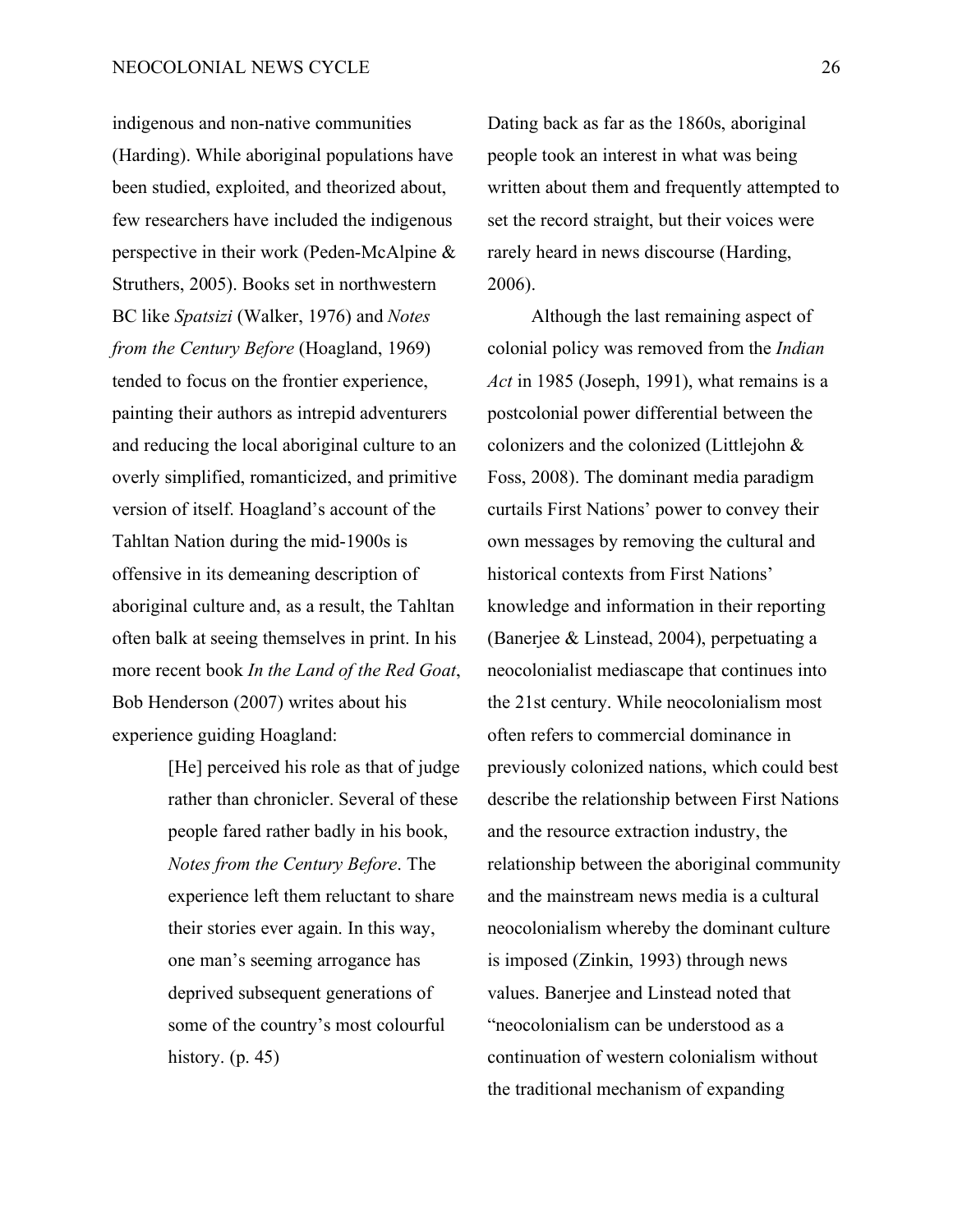frontiers and territorial control but with elements of political, economic and cultural control" (p. 227). In this way, Western colonialism continues not with imposed boundaries of traditional colonialism, but through invisible boundaries that prevent First Nations from having equal power within the public discussion arena. Within postcolonial theory there also lies the concept of hybridity, which examines the frontier between cultures (Littlejohn & Foss, 2008). Bhabha (1997) describes hybridity as "this state of acting from the midst of identities" (p. 438). The implications of the term's meaning have been debated (Drichel, 2008; Gilroy, 1993; Gilroy, 2001) and at times described as racial mixing (Gilroy, 1993; Tanikella, 2003); However, for the purpose of this paper it applies to spaces that exist between varying cultures: Who occupies this hinterland, how is information transferred through it, and how can communication be improved within the interface between First Nation communities and the mainstream news media?

The Tahltan Nation has traditionally welcomed outsiders who objectified and oppressed their culture, creating a sense of mistrust within the nation that continues to this day. Twenty-five years after remaining colonial policies were removed from the *Indian Act*, as the BC government works to

settle land claims, First Nations continue to see the divestment of their territories through industrial development. Aboriginal misrepresentation within the mainstream news media, apparent since European settlers first arrived in BC, continues through a lack of cultural context in reporting. As a result, First Nations have become disinclined to participate in a news media system that has traditionally misrepresented aboriginal interests to the greater population. If remote First Nations are to weigh equally in the province's economic and political arena, their voices must be given equal weight in the mainstream news media.

## **Method and Analytical Framework**

The inherent irony in any study relating to postcolonialism is that academic research itself acts as a form of neocolonialism (Banerjee & Linstead, 2004; Littlejohn & Foss, 2008), imposing Western research paradigms on a culture that invariably becomes objectified through its concentration into a form that is easily studied and transferable (Brant Castellano, 2004; Littlejohn & Foss). First Nations research is shifting from a practice where outsiders dictate solutions to one where aboriginal research participants facilitate their own solutions (McNaughton & Rock, 2002), as ethnographic researchers recognize the value and knowledge participants contribute about their own culture.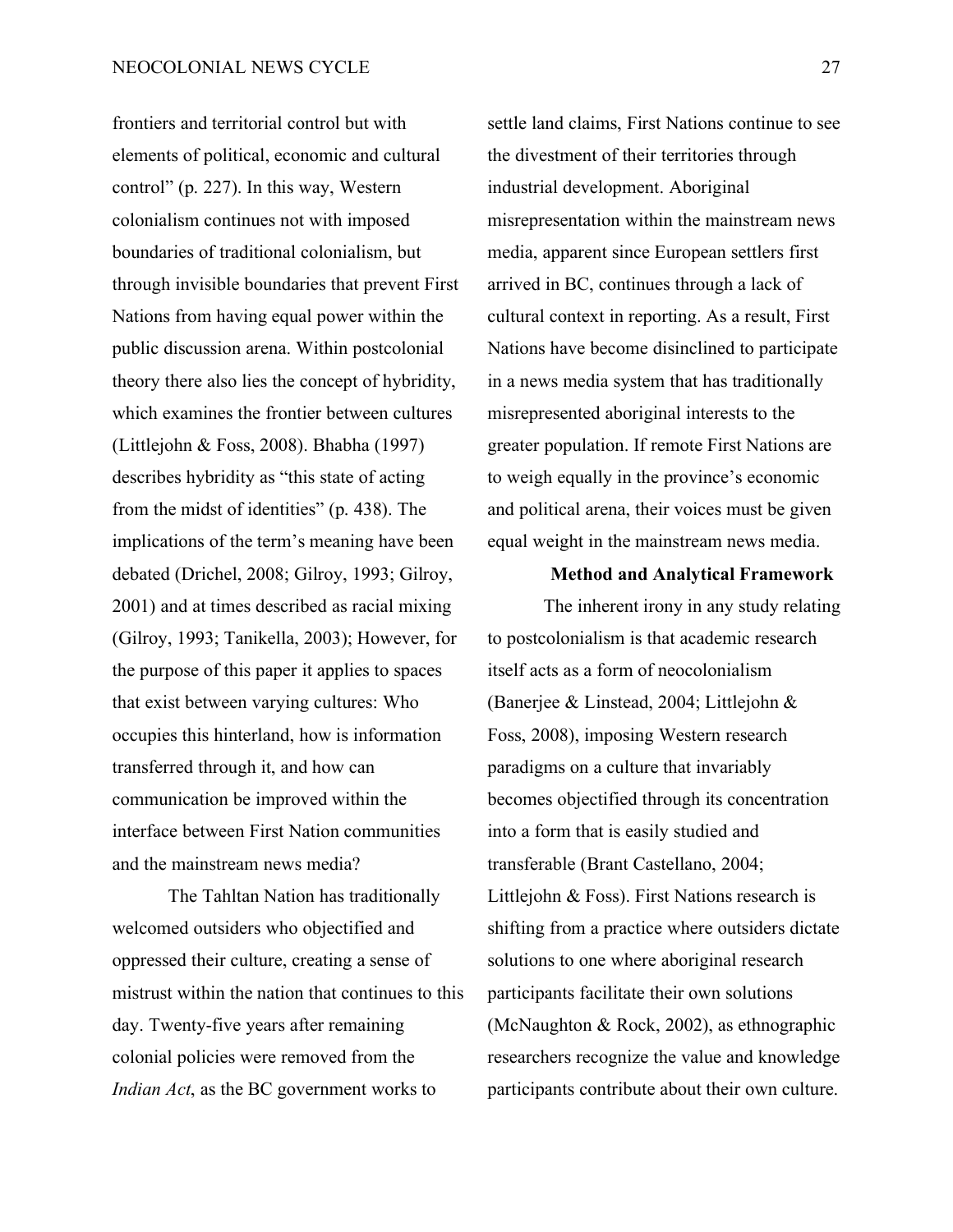In keeping with the Social Sciences and Humanities Research Council of Canada's (SSHRC) *Dialogue on Research and aboriginal Peoples* (McNaughton & Rock), this study used a collaborative ethnographic (Ahmed & Buchy, 2007; Buford & Pattillo-McCoy, 2000; La Pastina, 2006) approach to promote involvement of both the aboriginal and news media communities. Data were then analysed using grounded theory method. The holistic nature of qualitative research and, specifically collaborative ethnography (Freeman, 2005), makes it an appropriate research method when working with both First Nations and journalists.

An analysis of past news reporting on the Sacred Headwaters included one television show, seven Internet articles, two radio reports, 30 daily and weekly newspaper articles, and three magazine articles. Data collection entailed 15 interviews with Tahltan spokespeople, journalists, and communications specialists involved with the Sacred Headwaters or other First Nations issues. Journalists and spokespeople were chosen according to their proximity and involvement in the Sacred Headwaters issue: journalists interviewed had written detailed reports about it and Tahltan participants were members of, or spokespeople for, the Klabona Keepers. Communications specialists interviewed had

varying degrees of proximity to the issue: three were actively involved with the Sacred Headwaters campaign, while two did media relations for other First Nations in northwestern BC and the Vancouver area. All spokespeople interviewed were Tahltan, all journalists were non-aboriginal, and communications specialists were both aboriginal and non-aboriginal. Participants were invited to join this study via a letter outlining the project and a copy of the Participant Consent Form. Out of six journalists and six communications specialists approached to participate, one from each category was either unavailable or did not respond to the request. Out of nine Tahltan representatives identified, two declined and two were unavailable. Each participant was interviewed once, with interviews ranging from a half hour to two hours.

After making trips in June and September 2008 to the Tahltan territory to better understand the issues and build relationships with participants (Walliman, 2005), I visited Iskut and Dease Lake in March 2009 and conducted five audio recorded interviews with local residents involved with Sacred Headwaters coverage. Following this, I conducted audio-recorded telephone and inperson interviews with the journalists and communications specialists. A transcript of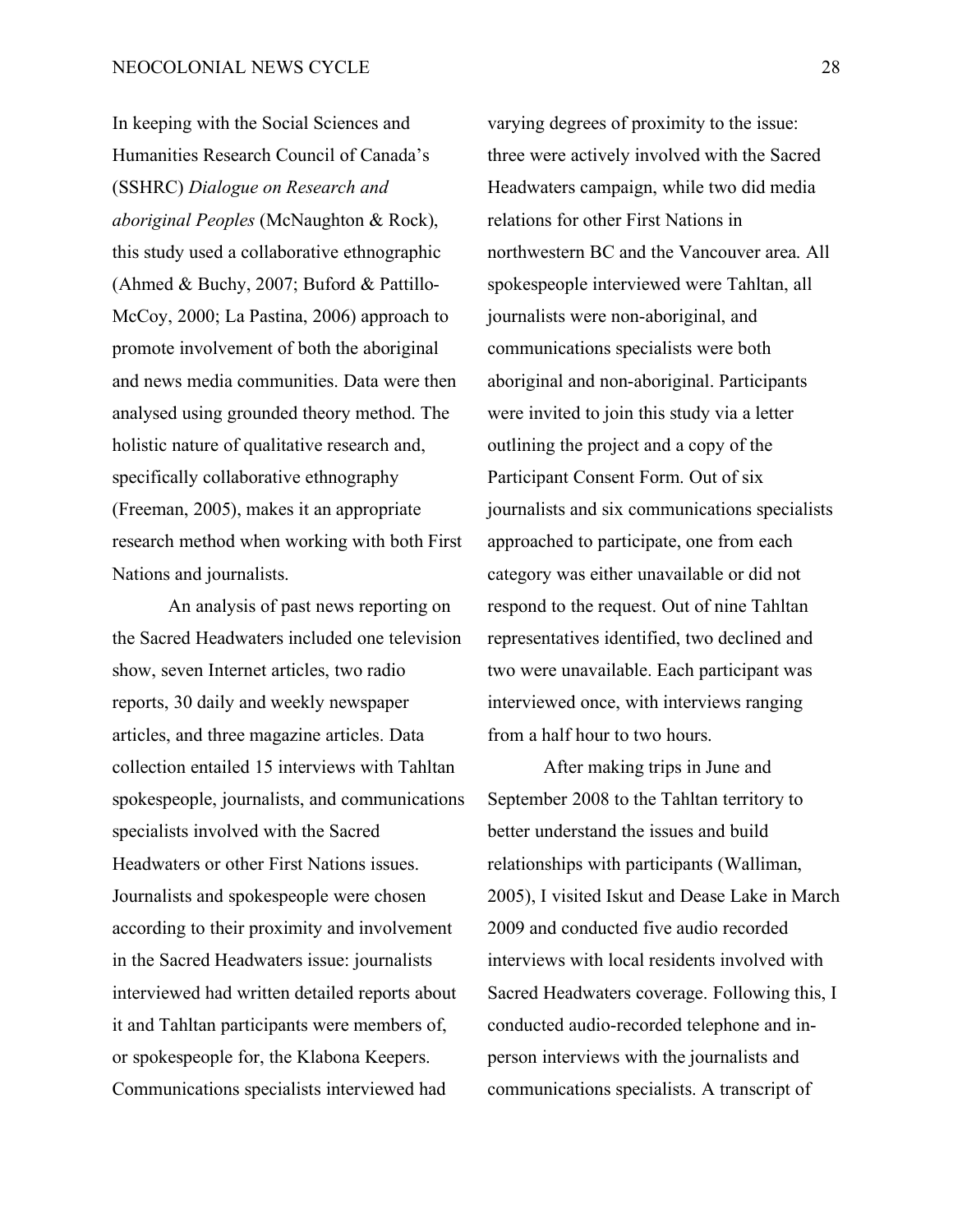each interview was then forwarded to each participant in person, by e-mail, or by mail for an opportunity to comment. Drafts of the completed paper were also sent to participants for feedback and only one participant, a journalist, requested a meeting to further discuss results.

Using grounded theory method to analyse data provided a less structured, more fluid approach to academic research, which complimented both aboriginal and journalism culture. In working with journalists, it provided a flexible framework from which to gather data, similar to that used by news reporters; as the aboriginal worldview is traditionally holistic and cyclical (McAlpine & Peden, 2005), grounded theory created a fitting research process by allowing the researcher to move cyclically between literature review, data collection, and analysis. As interviews were transcribed, emerging themes were recorded in a chart, with separate columns for related sub-themes and suggestions for additional literature review. Interview transcriptions were then analysed using lineby-line coding (Charmaz, 2006). Recurring themes and sub-themes were identified and links determined between each category; thus, the neocolonial news cycle theory emerged (Dick, 2005). Literature was accessed throughout the research process as required

(Bryant & Charmaz, 2007; Charmaz, 2006), and a second literature review was conducted as this overriding theory emerged.

## **Results: Identifying a Neocolonial News Cycle**

Throughout the interview process, three dominant and cyclically connected themes became apparent: traditional news values, bridging factors, and limiting factors (Figure 1). Sub-themes supporting traditional news values include the prevalence of conflict, the need for simplicity, and the importance of timeliness. Two bridging factors worked to mitigate these traditional news values: connection to place and relationships. Finally, the Tahltan Nation's remoteness combined with increasing financial restraints in the mainstream news media were two limiting factors that completed this cycle, returning reporting to its traditional news values.

## **Defining Traditional News Values: Conflict, Simplicity, and Timeliness**

Within coverage of the Sacred Headwaters issue, three values appeared most prominently: conflict, simplicity, and timeliness. These three values all linked back to the media's need to receive, process, and distribute news as efficiently and succinctly as possible. Presenting the conflict angle allowed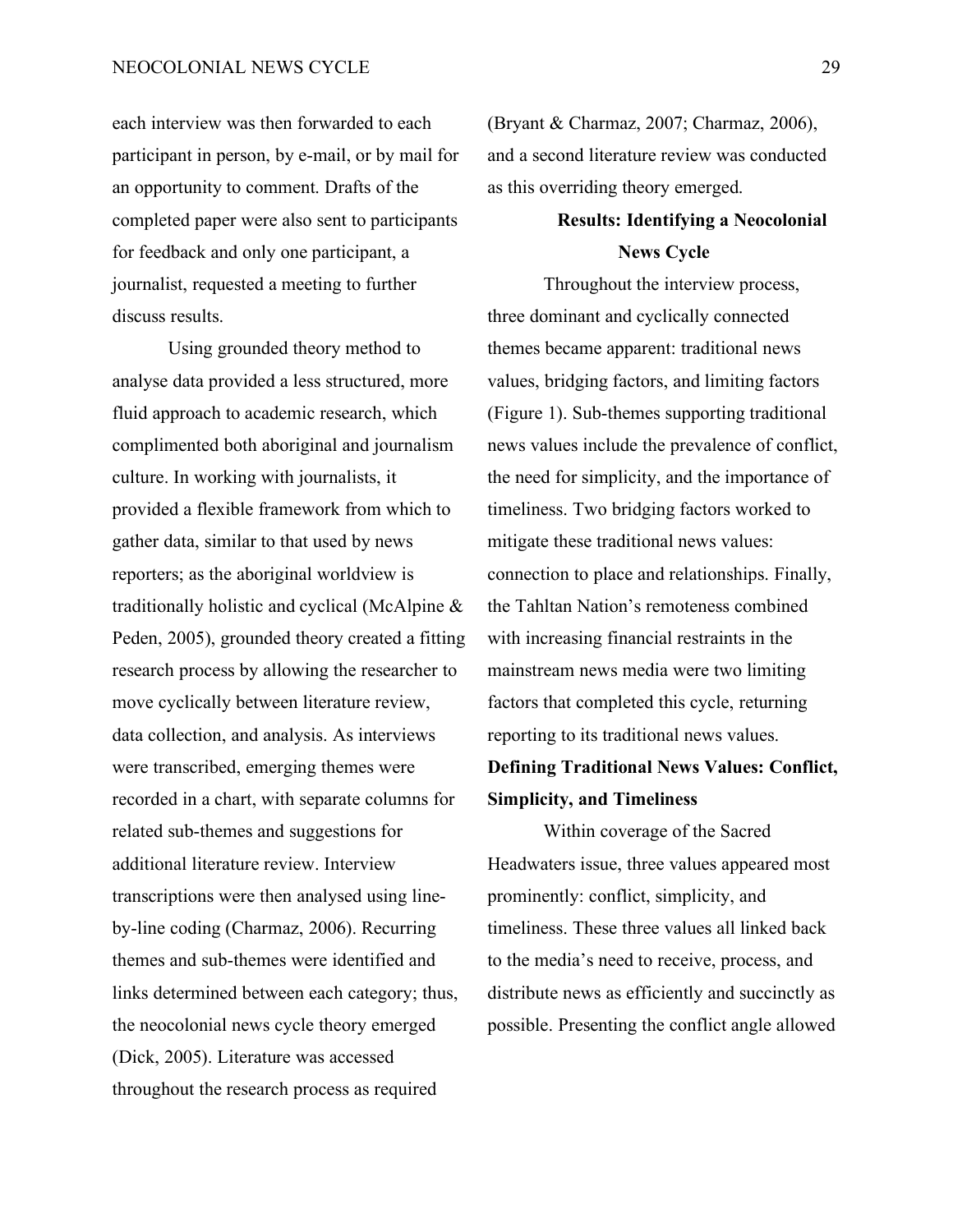

Figure 1. Defining a negative news cycle: Traditional news values, although occasionally overcome by a journalist's connection to place and value on relationships, are reinforced by the community's relative remoteness and declining capacity in the newsroom.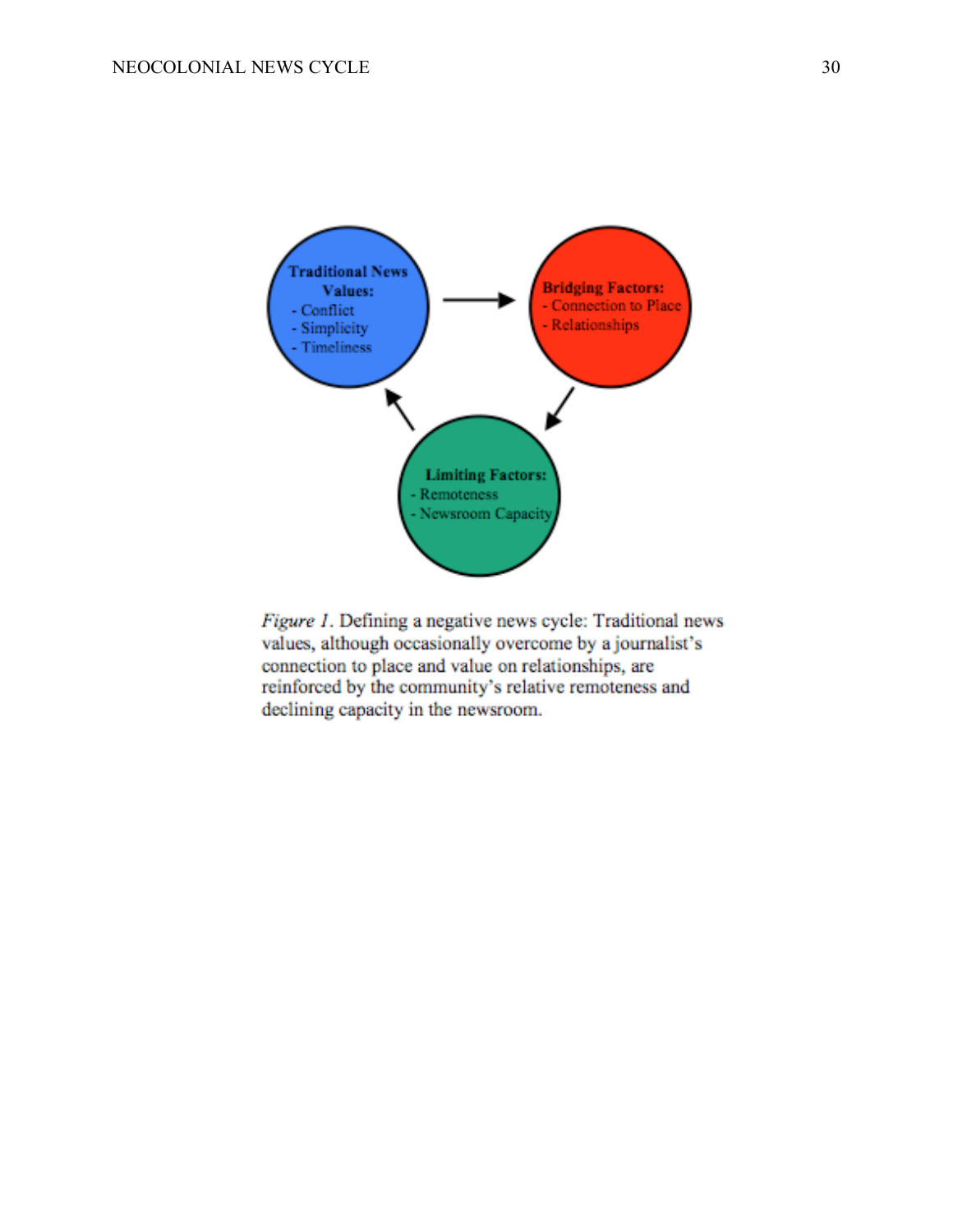reporters to easily connect with audiences otherwise unfamiliar with the issue. Aboriginal and journalist participants referred to a common misperception that the Sacred Headwaters was "just another native uprising" or "just a bunch of corrupt Indians." This focus on controversy provides an overly simplified point from which readers can relate to the Sacred Headwaters. Focusing on controversy is one way the news media simplify a message to make it palatable to a broader audience. Similarly, the news media's need for simplicity in receiving and distributing information often led to the omission of deeper context about aboriginal culture and politics, which were often viewed as overly complex. Different approaches to time also deterred meaningful news coverage when deadline-driven reporters and aboriginal spokespeople were unable to align their schedules.

### **Conflict.**

Out of 43 news pieces reviewed for this study, most focused on conflict. Headlines beginning "anger erupts" (Stueck, 2008) or "court looms" (Annandale, 2007) and stories starting with "grandchildren cried" (Carmichael, 2005) indicated that the mainstream news media took note during times of conflict. The press' focus on conflict

at times alienated aboriginal communities. An aboriginal communications specialist described 27 negative news stories written about another First Nation over a six-week period: "Most First Nations don't want to deal with the media because most of the stories are all bad. They're all negative stories; there's crisis, there's corruption, there's a handful which media will cover." As a result, the rift between First Nations and the mainstream news media has become self-perpetuating.

One Tahltan spokesperson indicated that reporters were simply responding to market demand: "It's based on what sells, really. Good news doesn't sell. [The media] wanted trash." Another Tahltan spokesperson further noted that a focus on road blockades and internal strife depicted the nation as a "bunch of troublemakers." A communications specialist involved with the issue similarly discussed what makes news: "If you have First Nations blockading a road and risking arrest, then you have a news story. It's like those things that make a news story, right: action, emotion, and conflict." A communications specialist working within another First Nation discussed a different aboriginal rights issue that was not being picked up by the mainstream news media: "It's a tougher story. You know, it's not simple. There's no conflict.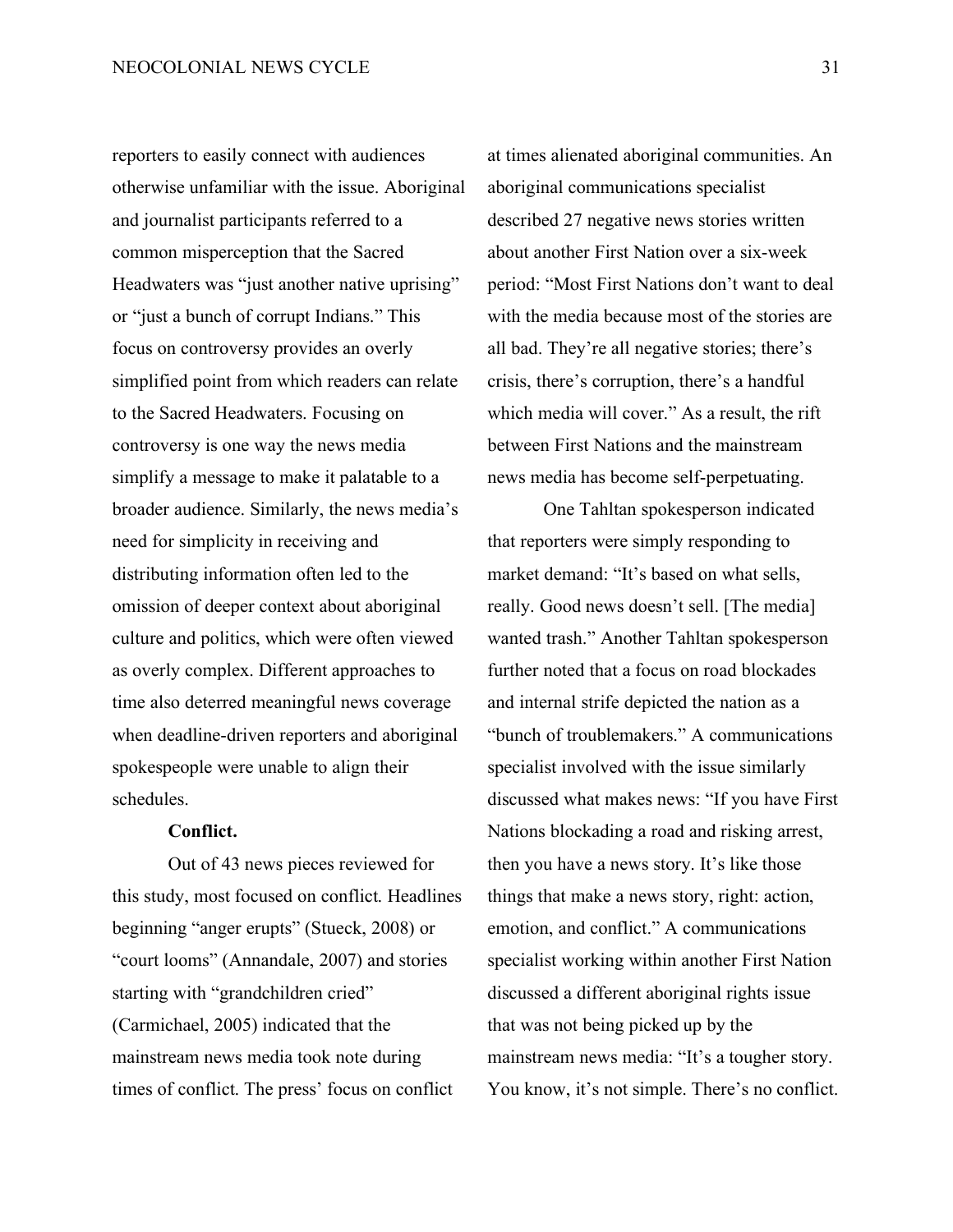There's no nice, concise conflict." He further noted, "the way stories are framed, the way stories are chosen, the whole view of what makes a story, of conflict, that is all based in a set of values that's all part of a dominant culture." Stories reported in keeping with dominant media culture are more likely be published, read, and understood. As a result, he noted, "[the First Nation is] presenting a story in a way that we know will get picked up by mainstream media, but it might not be … doing justice to the story, perhaps."

While aboriginal participants expressed displeasure with, and mistrust of, news reporters because of this focus on conflict, some also expressed a willingness to work within these parameters, delivering stories considered newsworthy by the mainstream press in the hopes that it would lead to greater coverage and deeper understanding of sustainability issues. One Tahltan spokesperson noted that, "one of the vehicles we used [to get the story out] was corruption. … That's what [the news media] want. That's the reality. And that's what we gave them." He added, "when you need the media, whether you trust them or not, you're going to use them. The more you got out the better." Another spokesperson added that although she did not necessarily trust the media, in the case of the Sacred Headwaters, "the message got

out there. It was what we wanted." Tahltan spokespeople and communications specialists recognized conflict as the news hook that could potentially draw a journalist into the issue, eventually leading to more meaningful coverage. However, focusing on negative news contributes to the rift between remote First Nation communities and the mainstream news media, often not doing justice to the underlying story. By focusing on the conflict angle, a reporter could deliver a news story simply to the general public and negate researching its deeper context, omitting any deeper, province-wide, cross-cultural understanding.

#### **Simplicity.**

Restraints on time and resources were often cited as reasons why news reporters needed to receive a story in its simplest format, which could then be passed on to audiences in an easily digestible manner. Unrealistically, this often led to news media outlets expecting First Nations to deliver a unified party line similar to a corporate entity or political party. The Tahltan was a divided nation on the Sacred Headwaters issue, which meant that news reporters were additionally tasked with gathering information from a variety of perspectives and spokespeople. Instead of taking up this challenge, reporters shied away from the story, and the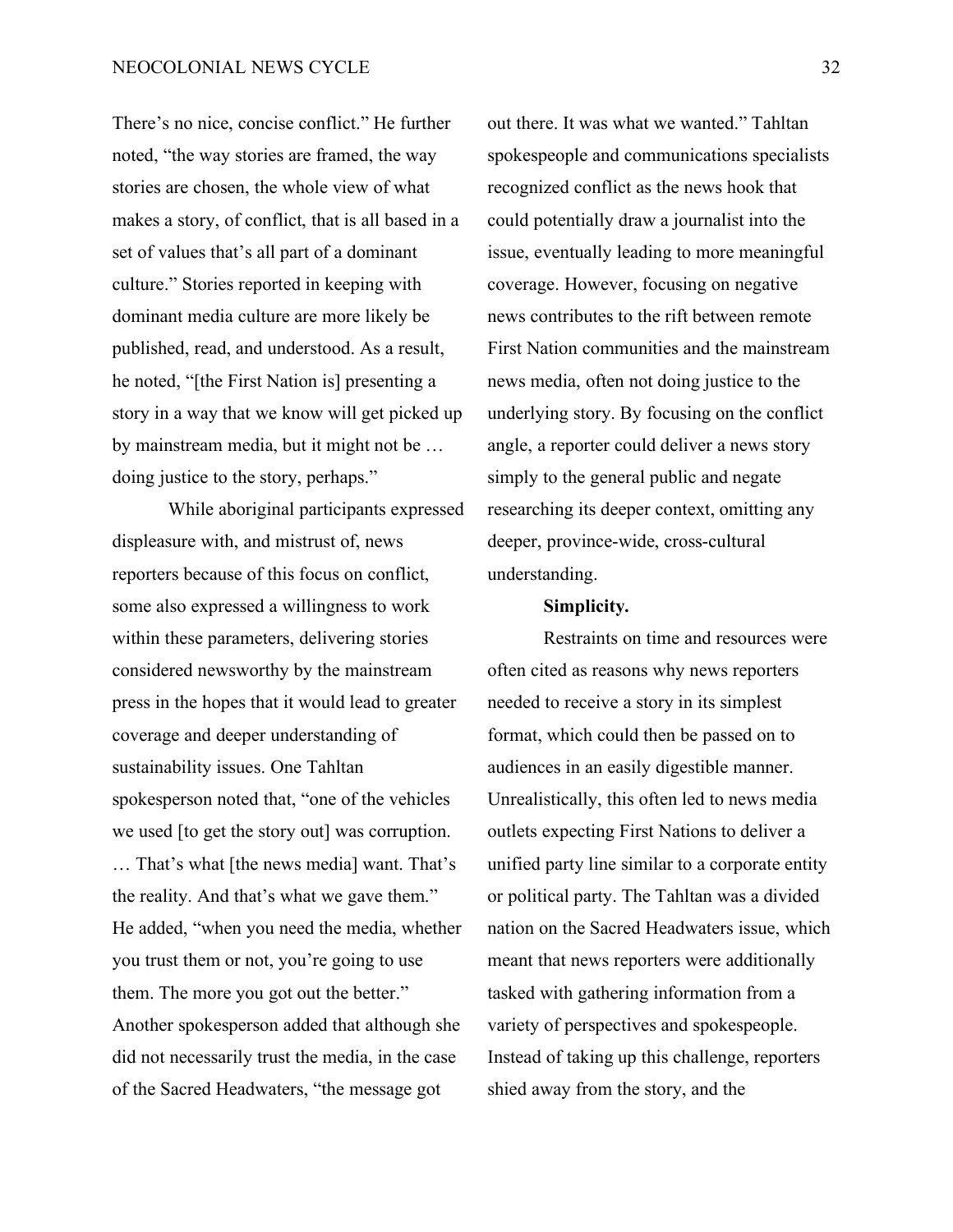complexities of First Nations politics were often blamed for turning news reporters away from the issue. A Tahltan spokesperson noted, "It's like they don't want to tell the whole story. Maybe they just didn't want to get involved with the whole native politics thing." One communications specialist expressed frustration over a reporter who covered the Sacred Headwaters issue only once: "When we'd try and figure out why they wouldn't cover it a second time, they'd say, 'Well, because we became aware that there was this split in the Tahltan community and a split community is not a story'." Participants often raised the "David and Goliath" metaphor: news reports tended to reduce the dispute to a small, dissident group fighting the provincial government and a multi-national oil and gas corporation. What made news, and people could connect and relate to in the urban areas, was the fight of the underdog. But when David was divided on the acceptance of Goliath, news value was greatly diminished. As an ENGO communications person noted:

> The public is capable of hearing a story—David versus Goliath. The big bully comes in and stomps on the indigenous people. That's about as much attention as the public has. If it becomes more complicated, such as, the company coming in and stomping

in the local people, but actually half the local people like it, half don't like it, and they're split, then immediately people [will] turn off. End of story. By creating a good guys/bad guys scenario, the Klabona Keepers were often successful in getting their story covered. One Tahltan spokesperson noted, "Typically [the media] want to back up the good guys. We were the good guys. … Corruption is bad, so here's the good guys fighting the bad guys." This simplified the message for reporters, who could then deliver it in a package easily accepted by the public. Understanding the deeper issues behind First Nations politics make demands on something in short supply for reporters: time.

#### **Timeliness.**

News media outlets are accustomed to collecting a succinct message in the shortest amount of time and delivering it almost simultaneously to a waiting audience. As one communications specialist noted, "Media doesn't have a lot of time to invest and it's always been a problem. The media deals with cultures that run on different clocks." First Nations culture traditionally operates on polychronic time. Facetiously referred to as "Indian time," polychronic time is more fluid, adheres less to schedule, and integrates work and social time (Calloway-Thomas, Cooper, &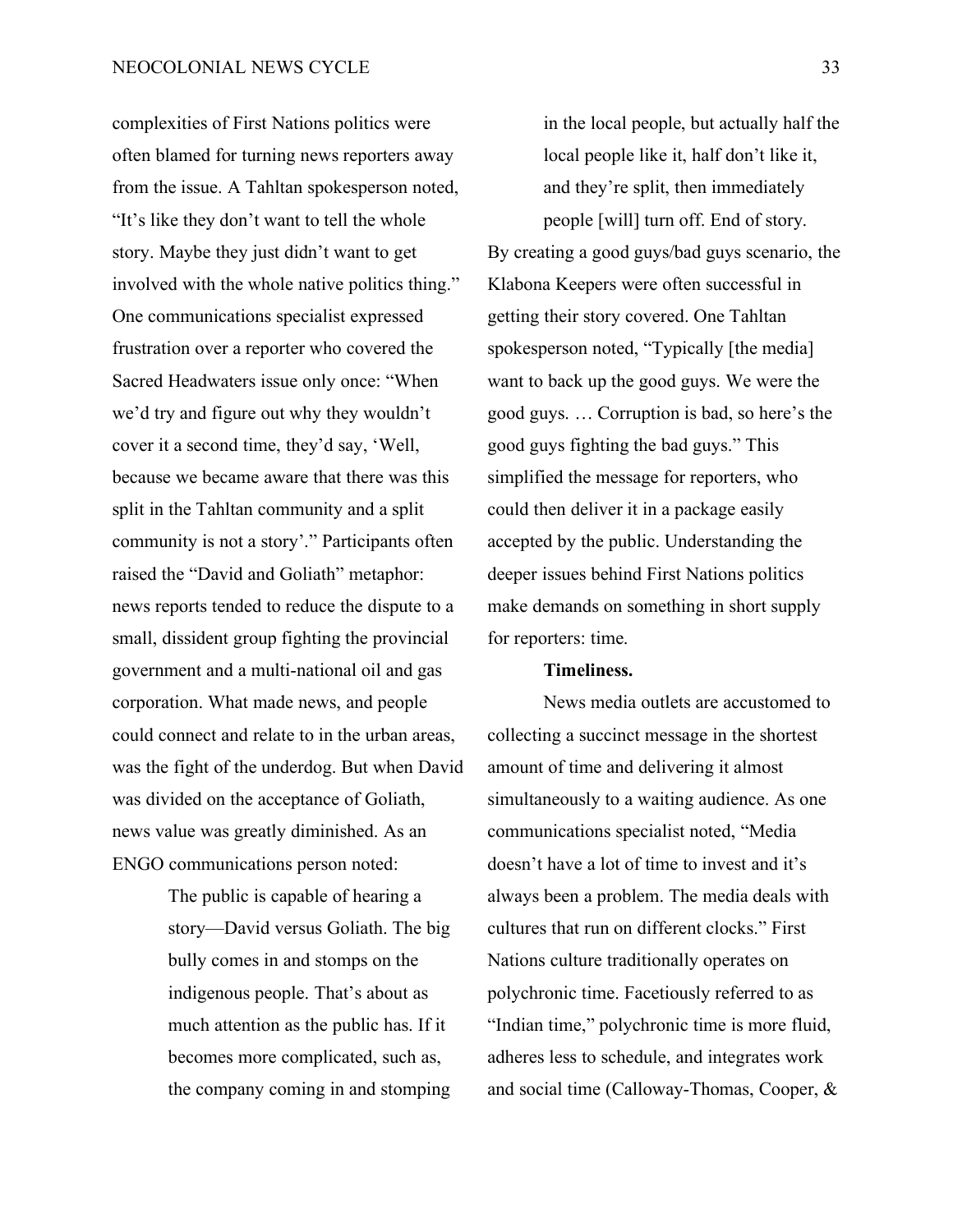Simonds, 2007). Cultures operating on polychronic time typically put family needs ahead of previously scheduled events. For example, aboriginal communities become largely inaccessible during times of grief and mourning. Additionally, differing lifestyles mean that during certain seasons the Tahltan are more likely to be out in the territory than next to a phone. One Tahltan spokesperson, referring to a Vancouver-based reporter, noted:

> He was calling here, but I wasn't here, and he was like, "Well I tried calling you but you never called me back." I wasn't even here! Then he started sending these e-mails. It didn't start off very good. Then he wanted to put something in there on our behalf, which we didn't even say.

Being unavailable for interviews during breaking news often conflicts with the mainstream news media's deadline-oriented approach to time. Newsroom clocks operate on monochronic time, proceeding linearly and focusing on schedule (Calloway-Thomas, Cooper, & Simonds). One communications specialist noted, "When a reporter would phone up and say, 'I need somebody now,' that's an unreal expectation. Sometimes, depending on what's happening now, now might be when everybody's out fishing." A journalist similarly noted, "I'll make 25 phone

calls and if there's something going on that day, if there's a feast, a funeral, a court case, or in the case of the Sacred Headwaters, they were all out at the camp." Deadline-focused journalists submit news stories as they develop, often omitting an aboriginal perspective. When it came to negotiating the sometimes-complex issues of First Nations politics, time constraints were blamed for causing reporters to avoid issues like the Sacred Headwaters. Journalists who provided in-depth coverage of the issue expressed a desire to improve social justice through their reporting and shed light on inherent human rights infringements. This often stemmed from two elements: connection to place and the importance of relationships.

## **Bridging Factors between First Nations and the Mainstream News Media**

The second theme that emerged was the ability of some journalists to successfully transcend these traditional news values through building relationships forming a connection to place. By spending time in the territory, journalists were able to unravel the complexities of First Nation politics, develop meaningful relationships that lead to more indepth reporting, and build a connection to place that bonded the reporter, and subsequently the audience, with the cultural, ecological, and historical context inherent in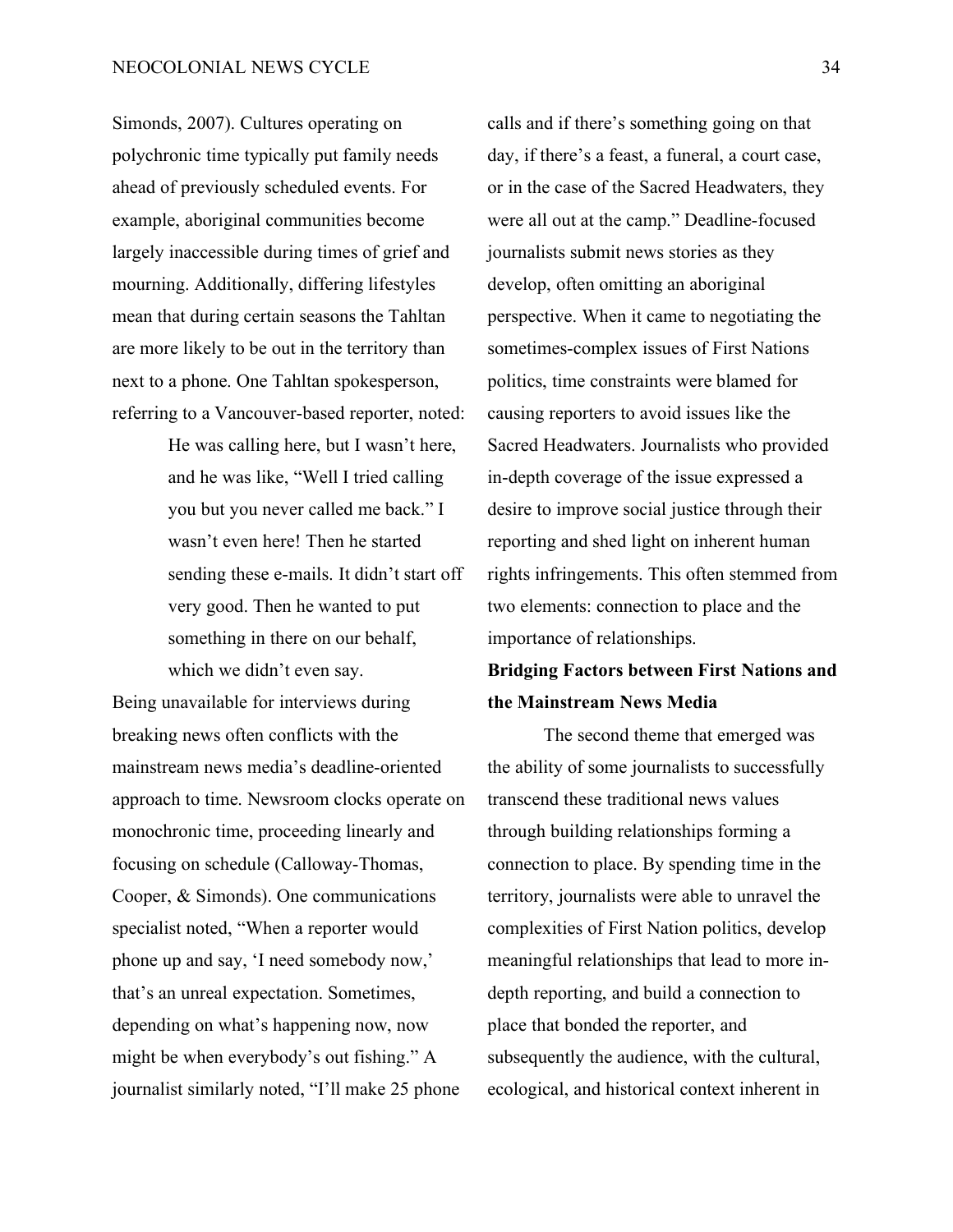the landscape. Trust was, at times, bridged simply by spending time in the community and listening for hours, days, or weeks before the journalist would broach the topic of an interview. One journalist described a two-hour drive from Dease Lake to Telegraph Creek with a Tahltan elder, which occurred entirely in silence: "She doesn't say a thing to me, doesn't look at me," he remembered. Upon arriving in Telegraph Creek, "about 10 minutes later another elder walks out and says, of this first woman, 'She says you're a very nice man, we can trust you, and so we'd like to talk to you'." A Tahltan spokesperson, speaking about the same journalist, described how the journalist took time to develop relationships before engaging in formal interviews:

> He started eating with us, was at the blockade all the time, not sticking a mic in anybody's face, just being with us—what's it called, participant observation—and going away at night and writing about it. It was way better than sitting around and interviewing anyone. … And in his article he never romanticized all that, because he lived a part of it.

By simply demonstrating a willingness to better understand aboriginal issues, nonaboriginals can begin to bridge cultural

differences. Putting in the time to develop trust resulted in reports, such as this one, that carried meaning beyond the immediate conflict story and better communicated aboriginal sustainability concerns to the general public.

#### **Connection to place.**

Having been raised on the land where their ancestors lived and hunted for generations, the Tahltan feel a deep connection to the land and a strong sense of place on Tahltan territory. One Tahltan spokesperson said:

> I mean, we have roots. To us, one of the things I can't fathom is how someone could grow up in suburban Ontario and how their kids grow up and they sell their house and everyone disperses and there is no roots. You know? You could go back, but you could never go back to your house.

Another Tahltan spokesperson described her first visit to the Klappan, where she saw her ancestors in a vision:

> I could feel the power. The energy was coming through me and before I knew it I was standing there, my hands went out like this [holds arms out] and I started to pray and I just went around in this circle… I got the vision of these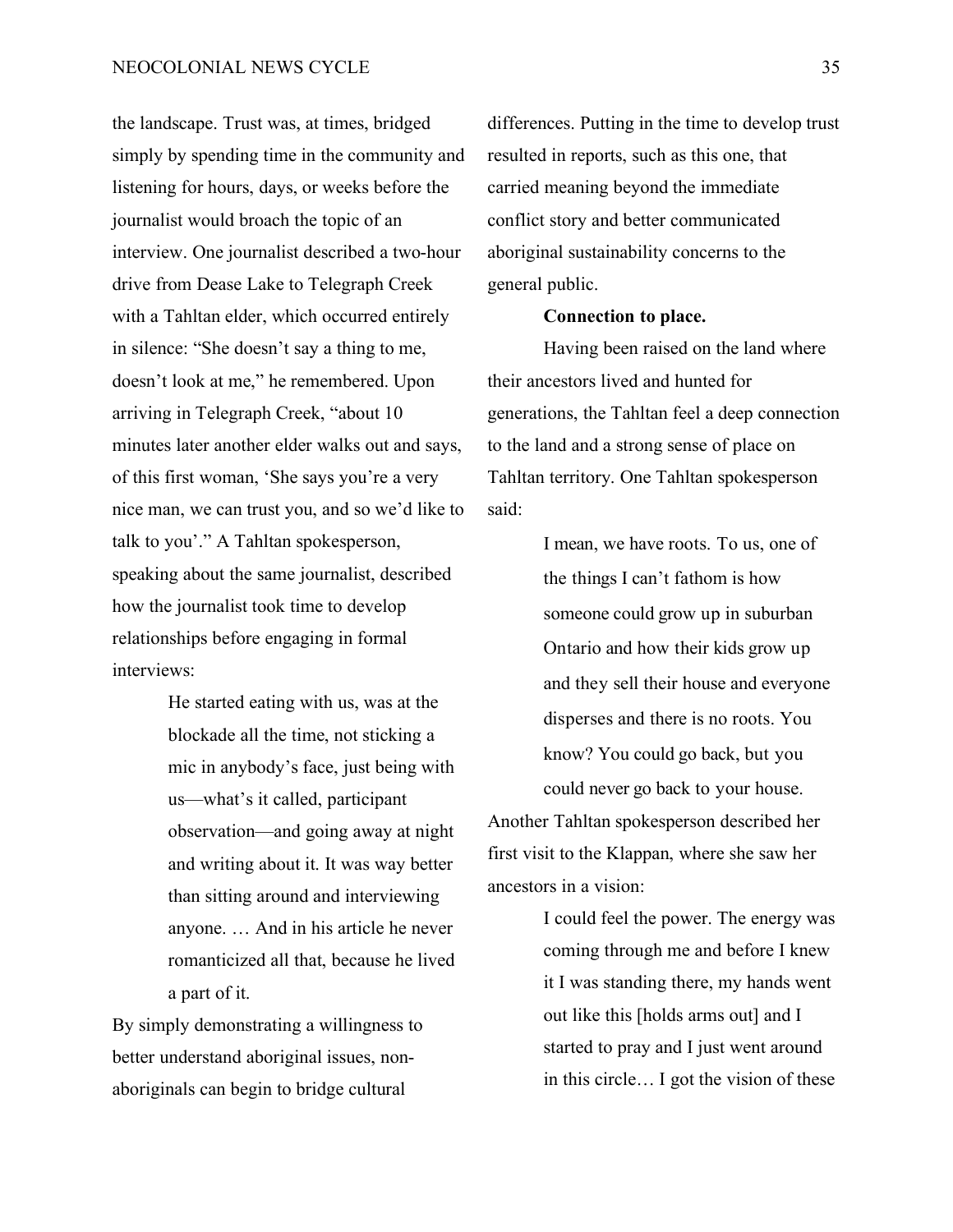five Tahltan women, seemed like they came right up and appeared right in front of me.

The desire from journalists to meaningfully portray the Sacred Headwaters often came from a personal connection to the place: They shared stories of experiences that led to personal connections with the Sacred Headwaters that put them in a better position to relate to the Tahltan's connection to place. Out of five journalists interviewed, four were self-employed freelancers who were able to visit the region to research their stories. They described, "why I love the Stikine so much and why I consider it my home"; another said he had "driven through the region decades ago as a young man and it just stuck with me"; yet another enthused, "I love Iskut and I love the people there." Another, who worked for a major daily newspaper and was unable to visit during the Sacred Headwaters dispute, said, "I have visited Iskut on my private time. A couple times I've been up through Iskut and Dease Lake and travelled all through that country up there so I know it personally." Stemming from this connection, one journalist expressed his desire "to give a sense of the feel of the place. Not just the stories, not just what the people looked like, but that sensation that we call the feeling of the place."

Overwhelmingly, participants discussed the

importance of spending time in the community with comments such as "it's essential, absolutely essential, to have been there" and "I don't know that you would get a very good story if you didn't visit."

While a journalist who visits the area will likely never feel the connection of the Tahltan, experiencing the Klappan often came about during personal time and motivated journalists to try to communicate the feeling of place to the general public. A communications specialist said, about one journalist who had spent time in the area for over a decade, "he knew the community well, so he did a good job of dealing with the complexities of the issues and being respectful in how he gathers the information and presents it." Through this desire to communicate the deeper issue, journalists delve beyond the simple conflict story and attempt to give context and depth to sustainability issues. Their connection to place not only helps to adequately portray the landscape the Klabona Keepers strive to protect, it assists in building a connection with the community. Spending time in the area helps a journalist understand the local politics and culture, giving depth to a story that goes beyond the simple conflict angle. Most importantly, visiting the community builds valuable relationships.

**Relationships.**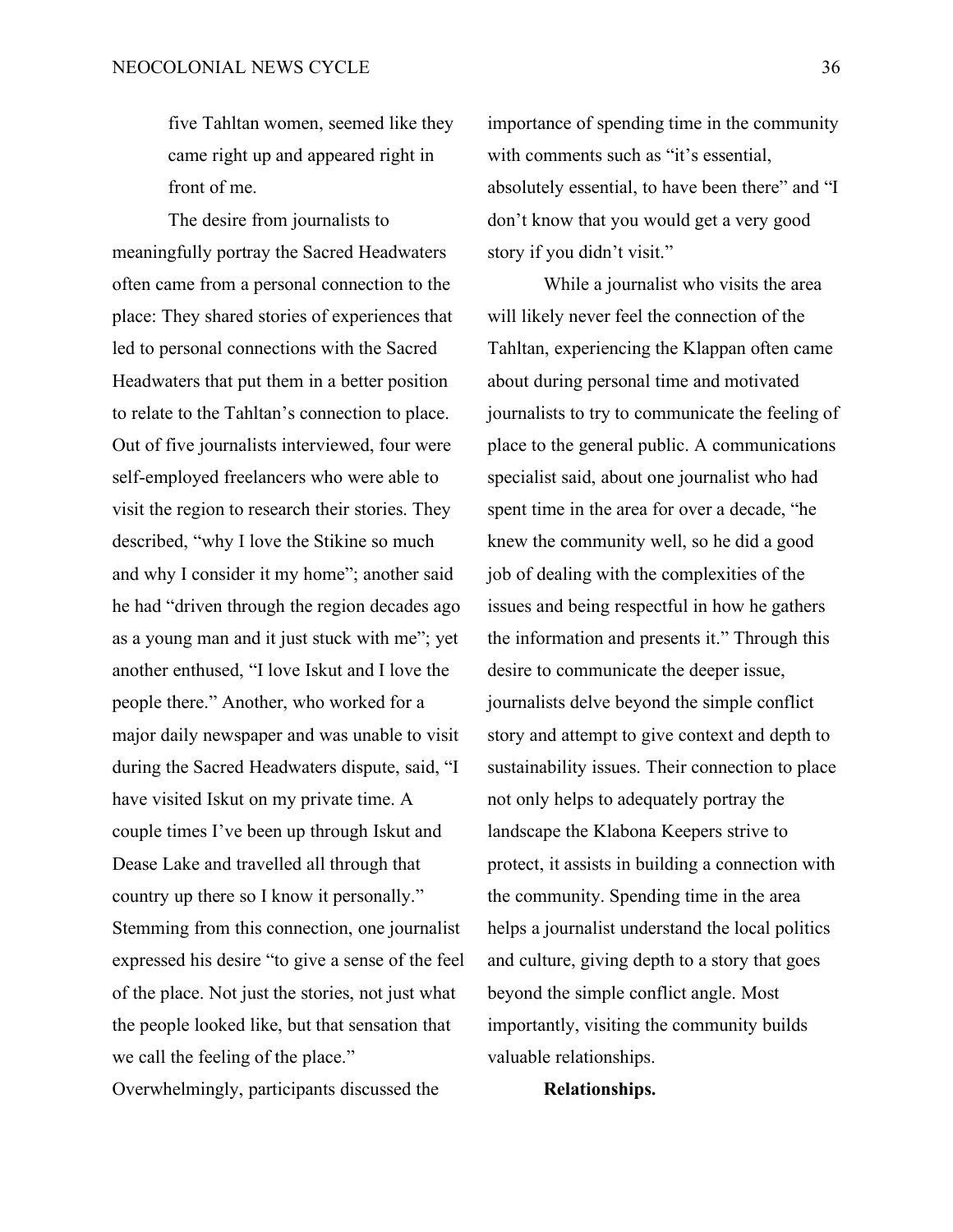As a collectivist culture, First Nations place a high value on relationships and kinship (Calloway-Thomas, Cooper & Simonds, 2007; Duff, 1997; Littlejohn & Foss, 2008). Trust is a belief in the integrity of others and can only be developed over time and sustained through proven good will. Only when trust is present in a relationship will there be a more meaningful exchange of information. While First Nations culture relies on trust built through timehonoured relationships, a successful relationship within news media culture might amount to short, sporadic telephone conversations that result in an efficient exchange of information. As a result, stories written by journalists who spent extended periods of time within the Tahltan communities, establishing relationships, showing respect, and learning about the issues, were generally more in-depth and better received by local residents.

Two journalists who wrote about the Sacred Headwaters had previously established relationships with the Tahltan. One noted, "when you get those calls, you know, you have to go, because I have a strong history with these people, and I know the land." Establishing a meaningful relationship often meant blurring the lines between business and personal. One ENGO representative noted:

Industry gives [the Tahltan] a study or a proposal, and they give the Tahltan 45 days to respond. Well that doesn't work, right? They don't know this company. They don't know who they are, where they come from, if they have kids, if they love their kids, if they're good people. They want a relationship. … It's the same I would say with media, with anybody. They want to look you in the eye and shake your hand and see how you respond.

Conversely, one Tahltan spokesperson talked about a reporter who threatened to run the Tahltan Nation's perspective without speaking to anyone within the nation: "He was rude on the Internet, so we just said, 'We don't have to deal with you. We don't have to give an interview'." The reporter's demand for information had detrimental effects on his ability to build a relationship, therefore having a negative effect on the resulting story. Another communications specialist expressed the importance of having "allies" in the media: "For those allies it's important to come to the territories because then they can establish a trusting relationship." Participants speaking from both the First Nations and news media perspectives advocated the "cup of coffee" approach to fostering communication: taking time to develop relationships outside a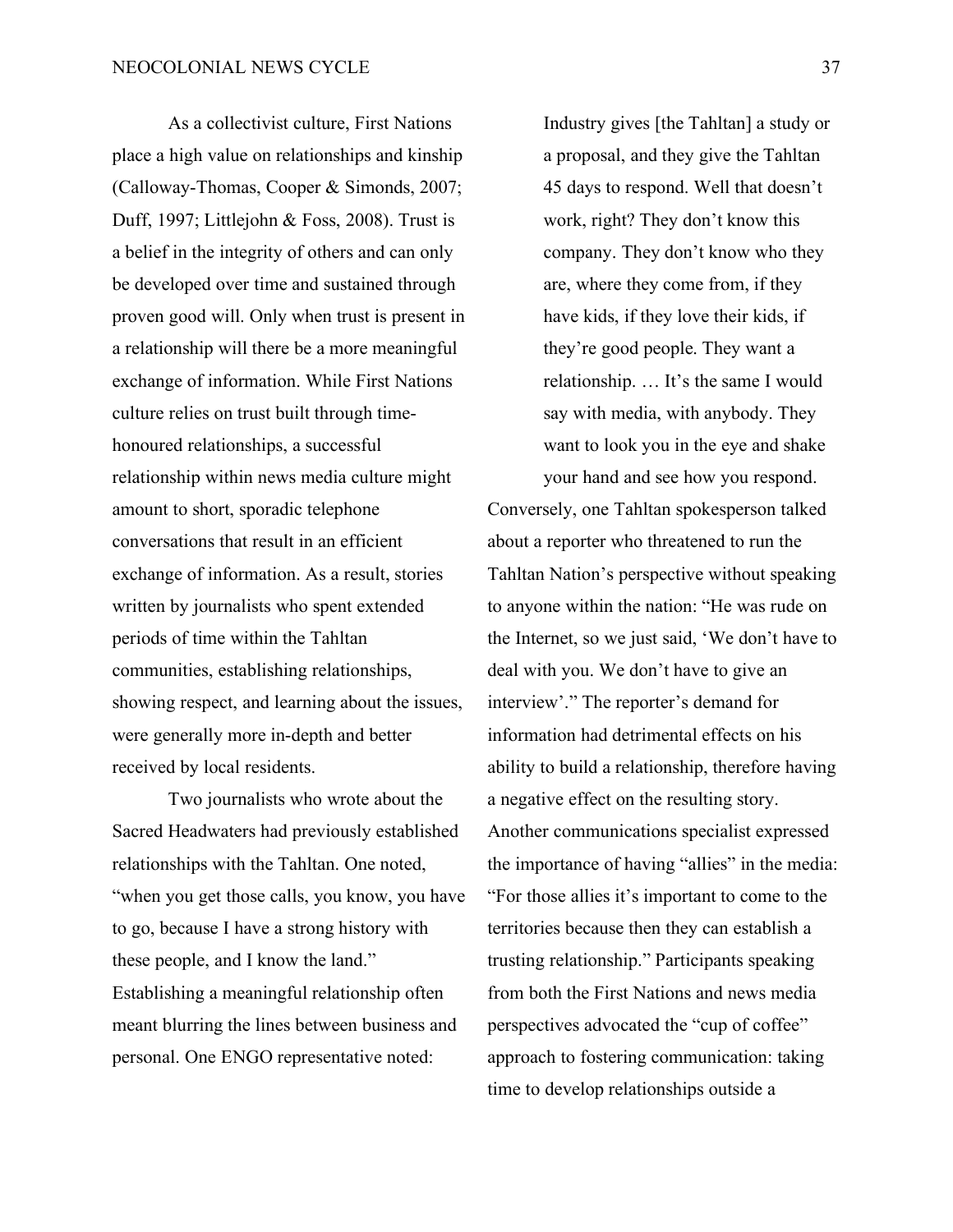working environment to foster understanding of who the other is as a person. Tahltan elders in particular expressed a preference for communicating in person:

> I think my ideal situation is what we are doing now—sitting and talking and making sure it gets into the paper, into the media. That's exactly how I feel. I'll be honest and open with you about what's happening here, right now.

Journalists who spent time in the community incorporated deeper context into their writing and their stories were better received within the community. The communications specialist who worked for a Vancouver-area First Nation described how a reporter altered the nation's public image by coming to the community and writing an indepth piece about its progress and culture. The same reporter, however, was unable to visit the Sacred Headwaters due to time constraints and was limited to writing his stories from a desk in Vancouver. With the recent reduction of resources within the news media and increased demands on reporters' time, visiting remote areas and building relationships is likely to become increasingly difficult.

## **Limiting Factors between First Nations and the Mainstream News Media**

Despite some journalists' best efforts to visit the Tahltan communities and build

relationships, a third theme arose that challenged the above-mentioned bridging factors, returning this negative news cycle to its traditional news values. The distance to rural First Nations combined with dwindling newsrooms resources are likely to increasingly restrict reporters' travel and time. Cursory reporting on First Nations issues from a Vancouver office is a likely result.

## **Remoteness.**

The physical distance separating the Tahltan territory from the Lower Mainland creates a gaping rift between the First Nation's concerns and those who might listen and react. Very few British Columbians have laid eyes on the Sacred Headwaters, despite its ecological importance for the province. This physical distance made travel difficult for news reporters wanting to visit the area in person; this distance also resulted in apathy from urban editors and news outlets and a disconnect between Tahltan spokespeople and the news stories that were being produced.

As one journalist put it, "One of the reasons these areas remain off the radar is because they're difficult to get to, both for those who might discover them and those who might write about them." As a result, journalists who have visited the area are tasked with communicating its vastness and beauty to an unseeing audience: "I keep in mind that a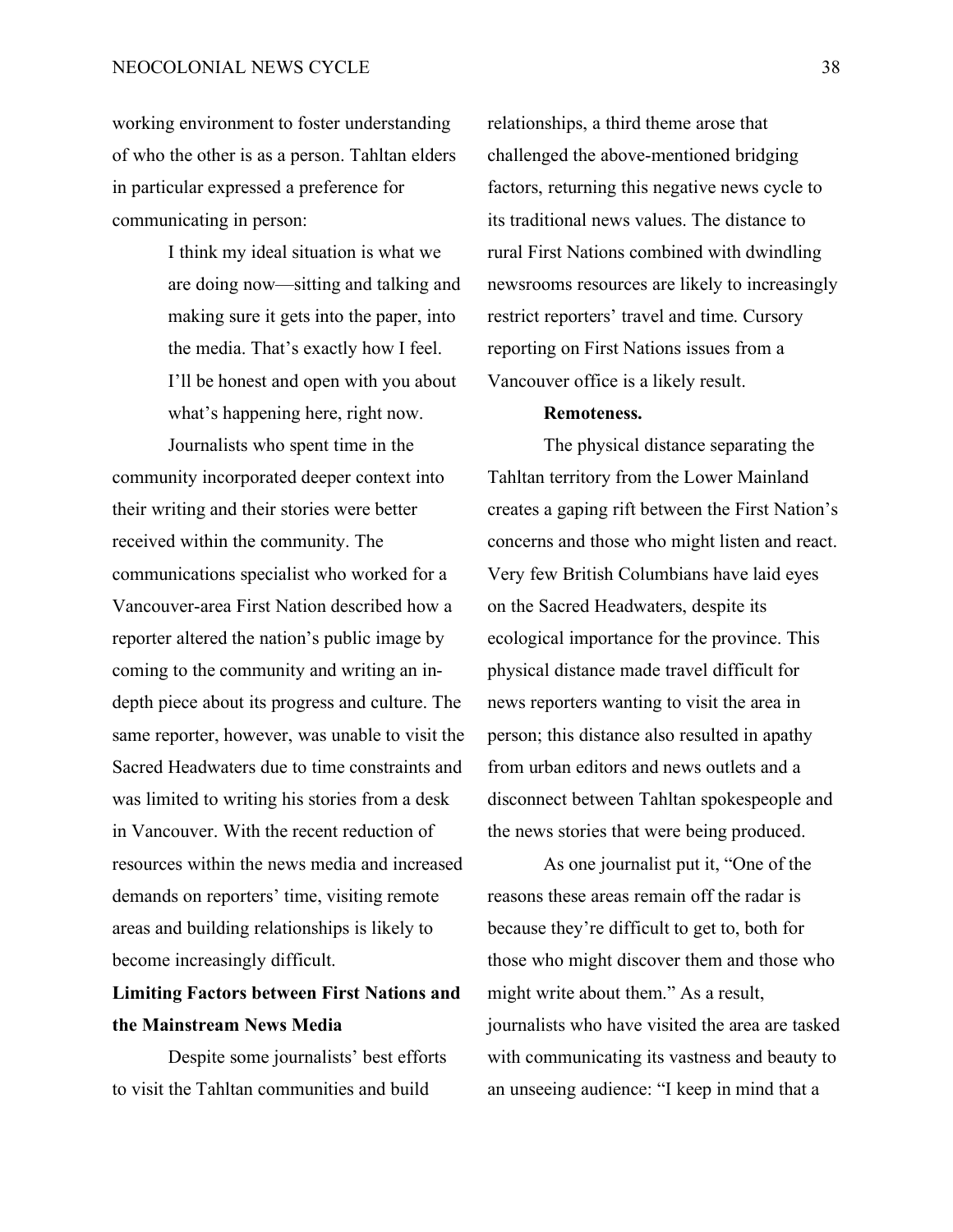lot of my readers don't actually get out in the old growth forests or haven't spent any time, actually on a salmon river," one journalist said. Some journalists experienced resistance from editors, who told them that "[the Sacred Headwaters] really doesn't have any relevance in the Lower Mainland." A journalist, who did not visit the area while writing about the story, cited logistics as a limiting factor: "It's going to take a reporter a week to go in there and actually talk to people and see the area. So, for those of us here in the big city, it is remote." While encouraging journalists to visit the territory in-person initially seemed like a viable solution, it became increasingly apparent that, in today's economic climate, financially strapped news outlets would be less willing to send correspondents to remote areas.

#### **Newsroom capacity.**

As newsroom budgets dwindle, layoffs at news outlets continue, and reporters are given a greater number of tasks to complete in less time, it seems likely that journalists will find it increasingly difficult to bridge time and distance barriers by visiting the Tahltan Nation, developing relationships, and better understanding the deeper issues. Inevitably, when the suggestion was raised during interviews that better understanding of First Nations issues could be gained by having more journalists visit the territories, the discussion

returned to the limiting factor of dwindling newsroom capacity.

Out of the five journalists who were interviewed, four were freelancers and one worked for a major daily newspaper; two of the freelancers were able to obtain assignments from magazines prior to their visit, while two visited the nation in the hopes of later interesting publications about the story. The journalist working for a major daily newspaper and was unable to visit it while reporting on the issue noted:

> I think I sometimes tried to go, but it's been—we have a small bureau here and to get away for—the big trouble with Sacred Headwaters and some other areas in the province do stories on … is you can't just go and get a story in a day, because of the travel time.

Underscoring the limited capacity in today's newsrooms, one communications specialist noted:

> They were talking about 600 or 1,200 people being laid off from CBC and it's gotten even worse to be a reporter these days, so the more you can make it easier for a reporter—I don't like the word spoon-fed—but in recognition that reporters are totally overcommitted and overworked, if you can present the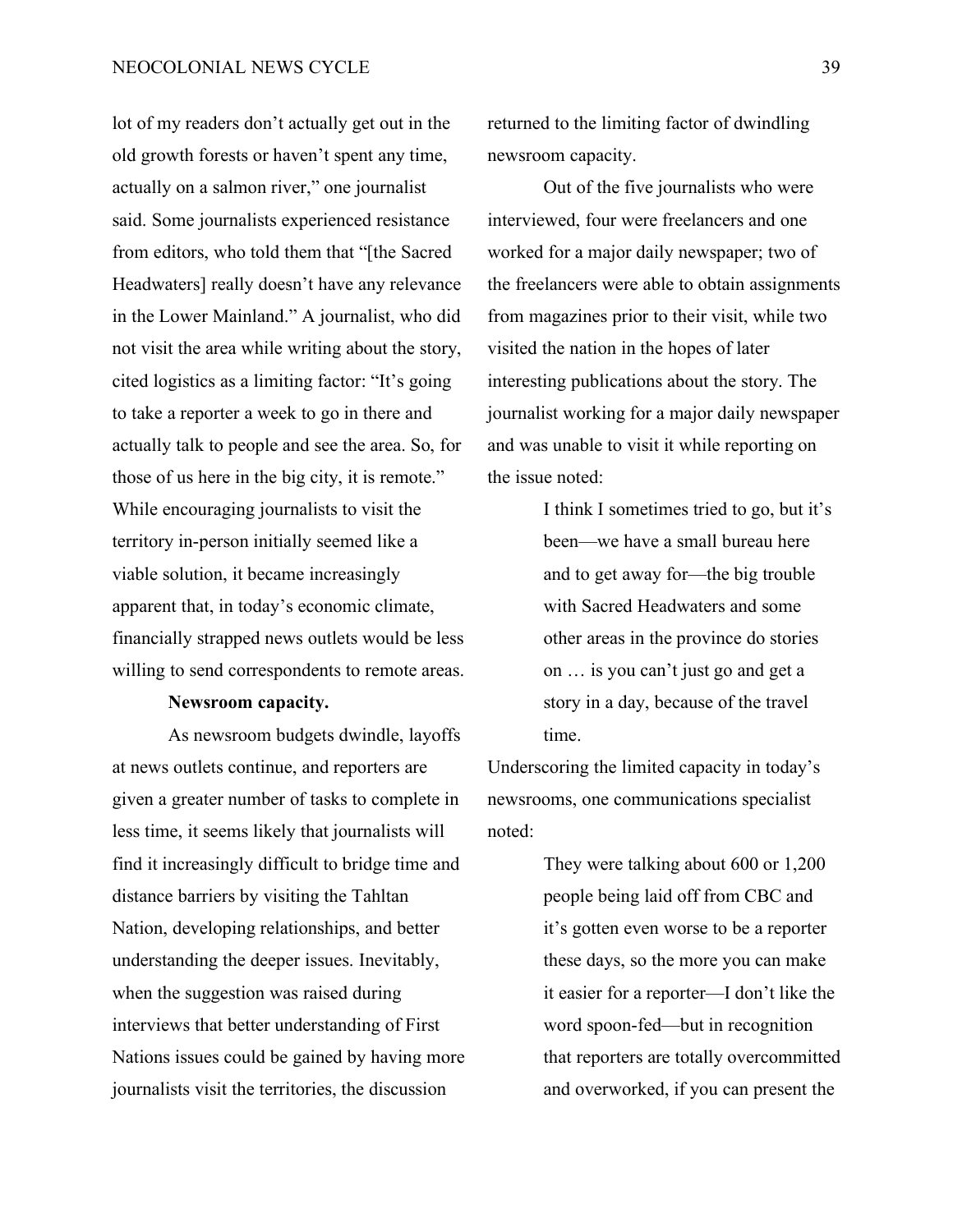story and the right contacts when they call in an easily digestible manner, then you're going to get the coverage.

This hits upon an opportunity that arises when media outlets face dwindling capacity. As the journalist at a major daily commented, "I've got so many assignments on my desk here in the morning that I really count on people to either send me an e-mail or make a quick phone call." It became apparent that, although news reporters might be less able to visit the nation in-person, media savvy communications people who could package the story in a palatable format often got coverage. Dwindling resources in newsrooms created not just a barrier, but an opportunity for First Nations looking to increase awareness about sustainability.

## **Discussion and Recommendations**

Once identified, the question remains of how to break the neocolonial news cycle and infuse greater depth into reporting on First Nations concerns. This is where the postcolonial theory concept of hybridity applies to bridging cultural barriers between First Nations and the mainstream news media. Community members have existing relationships and a connection to place. One journalist, an independent filmmaker covering the Sacred Headwaters issue, noted that by using local cameramen, he was able to draw

greater depth and discussion from his Tahltan sources. Individuals capable of acting as a conduit between these two distinct cultures can deliver First Nations' messages to the general public. Journalists who spend time in the community can partially fulfil this role, but ultimately First Nations stories are best told from within the nation.

By taking the time to experience place and build relationships, journalists can relay greater depth and cultural context in their reporting. Examples of this include *National Geographic* article "Deep North" (Davis, 2004) or *The Walrus* piece "A Gentle Revolution" (Paulsen, 2006). These examples of high quality journalism prove that by investing the time it takes to cross cultural boundaries and connect with a community, journalists can produce high-profile work benefiting both themselves and First Nations. Journalists are rewarded not only by furthering human rights and environmental issues but by gaining the recognition that comes with wellresearched reporting. It is hoped that these individuals can be a model for others in their field, particularly at a time when freelance journalism is growing as large media corporations reduce staff. However, it must also be recognized that this is not always possible: Newsroom cutbacks mean greater workloads for full-time reporters and the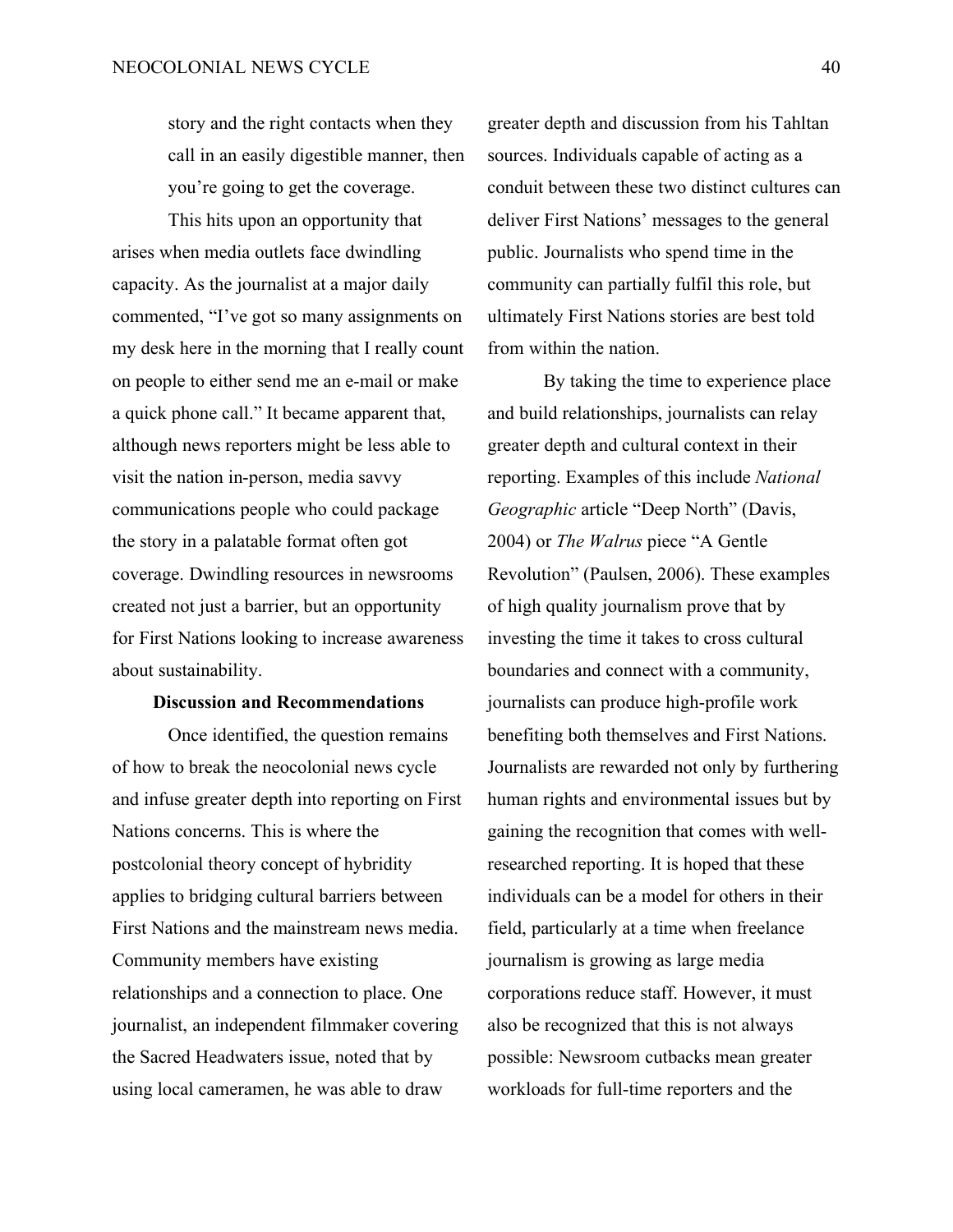average freelance journalist earns \$24,000 a year (Canadian Professional Writers Survey, 2006). This can make travelling to remote First Nation communities cost prohibitive.

Time and money restraints within urban newsrooms can benefit rural First Nations. Building hybridity by increasing media capacity within the nation allows indigenous groups to tailor their message for the mainstream media and can break the negative news cycle (Figure 2). A dedicated spokesperson should be easily accessible, available during breaking news, and able to either provide reliable information or connect news reporters with the appropriate person in a timely manner, satisfying reporters' need for simplicity in connecting with sources and receiving a streamlined message within a short period of time. Someone who bridges the cultural gap can lead to aboriginal selfrepresentation, political assertion, and cultural revival (Evans, 2002). In this way, First Nations can take control of their portrayal in the mainstream news media. If aboriginal interests continue to be underrepresented by the mainstream news media, First Nations are likely to find themselves trapped in

a dominant news cycle that fails to engage provincial politicians and decision-makers in discussions of most interest to indigenous groups. As such, remote First Nation communities will continue to have their stories told by outside groups, continuing a neocolonial dynamic that has persisted since first contact.

### **Conclusion**

Despite successes in bringing environmental concerns to the attention of average British Columbians through the Sacred Headwaters issue, the Tahltan First Nation continues to exist within a mediascape reflective of its colonial past. A Tahltan history of disenfranchisement, negative media portrayal, and division within the nation continues through dominant news values favouring short, timely news stories often punctuated by conflict. That culture is primarily, though not exclusively, white, male, affluent, middle-aged, and educated (Rothman, 2008), continuing a power differential similar to that experienced by the Tahltan since colonization. Newsrooms function on a clock that favours schedules and deadlines, making little allowances for rural aboriginal lifestyles. As a result, news coverage surrounding the Sacred Headwaters largely revolved around conflict, foregoing the deeper context of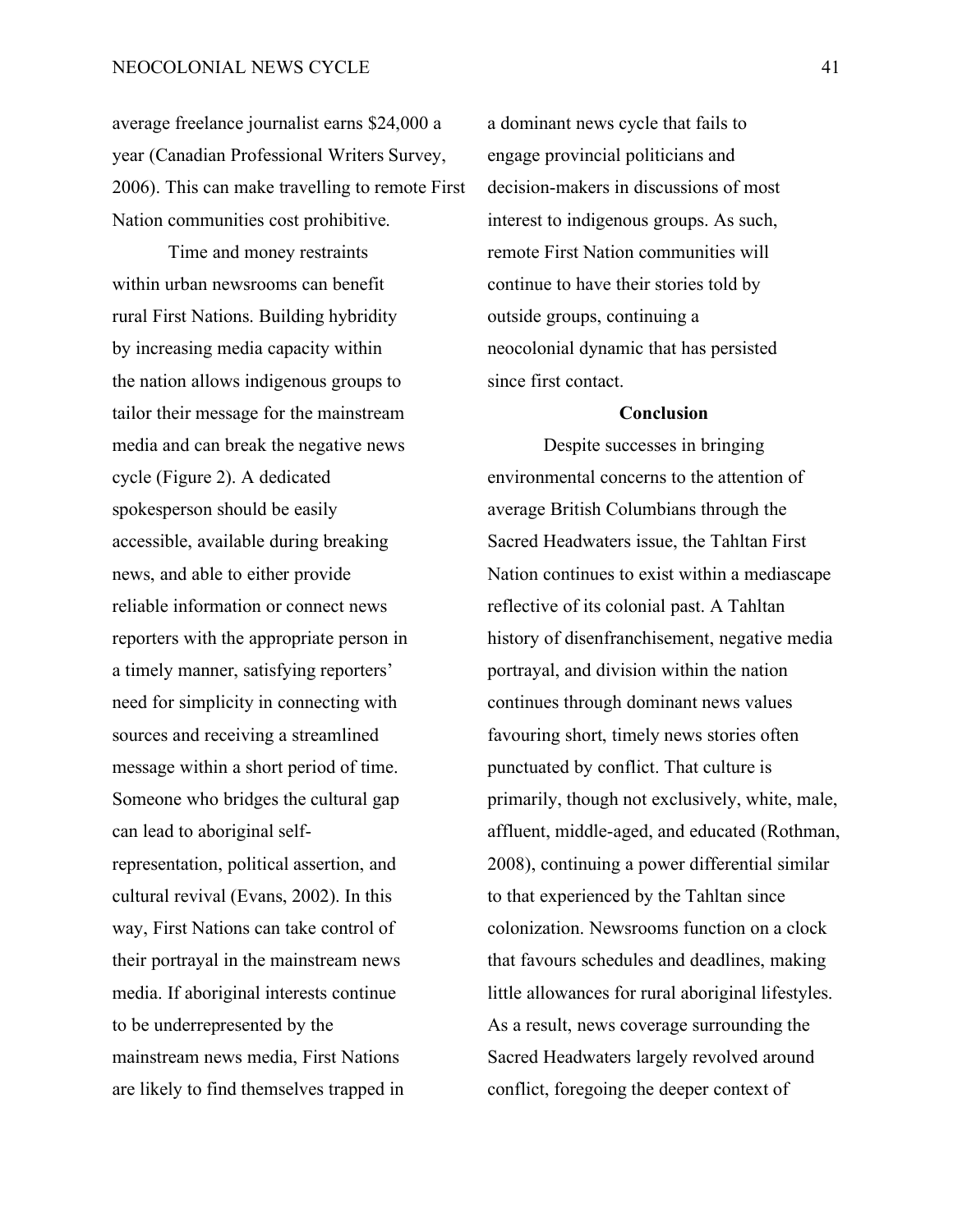

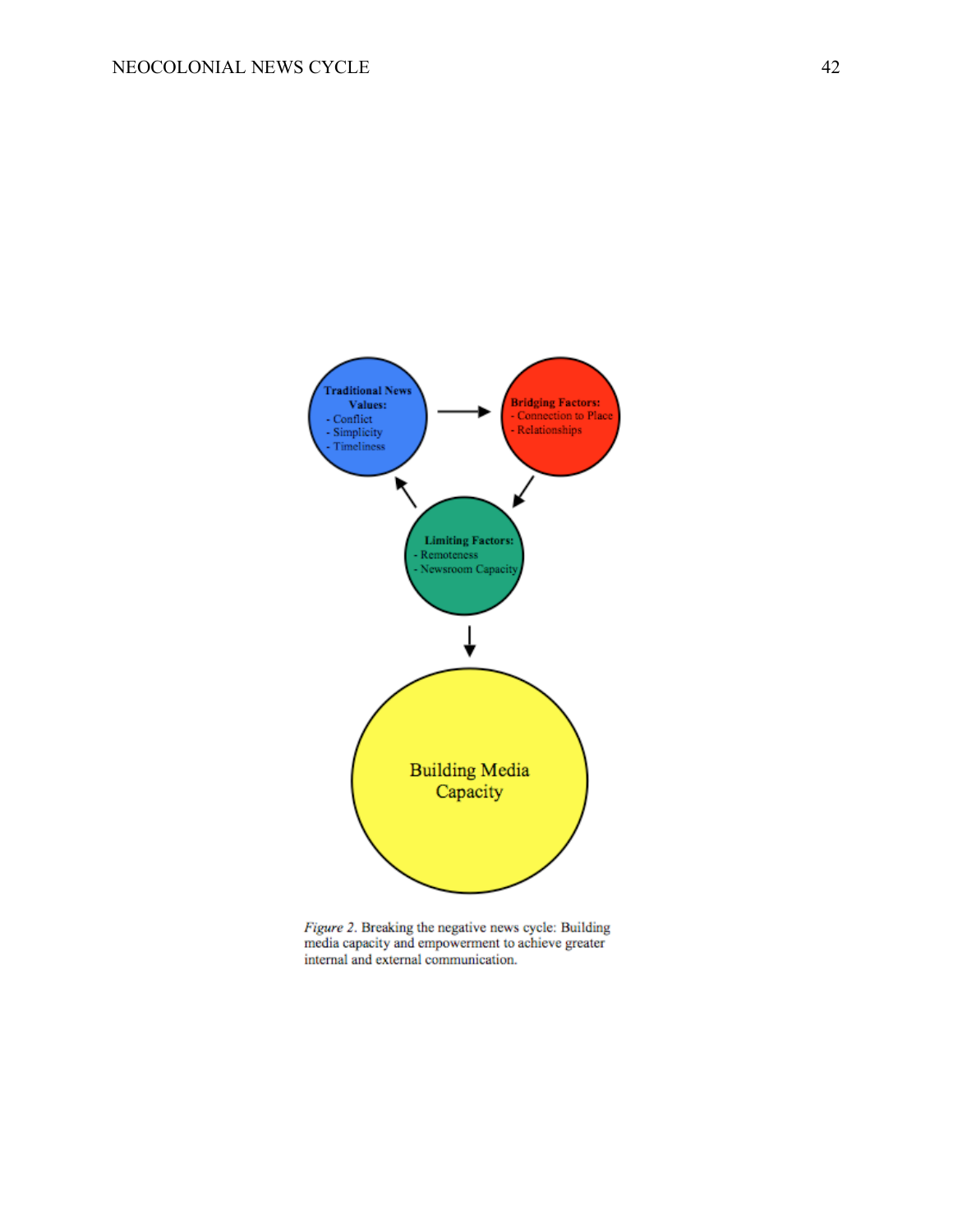aboriginal rights and ecological sustainability in news reporting.

Throughout Sacred Headwaters media coverage, reports that provided deeper cultural context were developed by journalists familiar with the community, people, and landscape. As shrinking newsroom budgets will likely restrict journalists from visiting remote First Nations, breaking the neocolonial news cycle will rely on hybridity: independent journalists must be prepared to invest the time and lead change, and First Nations must increase media capacity from within their communities. First Nations can communicate environmental concerns in a way that is contextually representative of lifestyle, culture, and sustainability by building media capacity to send a strong and unified message to a wider audience.

#### **References**

- Ahmed, S., & Buchy, M. (2007). Social learning, academics and NGOs: Can the collaborative formula work? *Action Research*, *5*, 358-377.
- Alderete, J., & McIlwraith, T. (2008). An annotated bibliography of Tahltan language materials. *Northwest Journal of Linguistics*, *2*, 1-26.
- Annandale, R. (2007, August 27). Court looms over coalbed protest. *The Tyee*.

Retrieved from

http://thetyee.ca/News/2007/08/27/Coa lbedProtest/

- Banerjee, S.B., & Linstead, S. (2004). Masking subversion: Neocolonial embeddedness in anthropological accounts of indigenous management. *Human Relations*, *57*, 221-247.
- Bhabha, H. (1997). Editor's introduction: Minority manoeuvres and unsettled negotiations. *Critical Inquiry, 23*, 431- 459.
- Brant Castellano, M. (2004). Ethics of aboriginal research*. Journal of aboriginal Health, 1*, 98-114.
- Braun, B. (2002). Colonialism's afterlife: Vision and visuality on the northwest coast. *Cultural Geographies, 9*, 202- 247.
- Bryant, A., & Charmaz, K. (2007). *The SAGE handbook of grounded theory*. Thousand Oaks, CA: SAGE Publications.

Calloway-Thomas, C., Cooper, P., & Simonds, C. (2007). *Intercultural communications: A text with readings*. Boston, MA: Pearson Education.

Carmichael, A. (2005, September 16). Nine elders of Tahltan First Nation arrested trying to block mining company.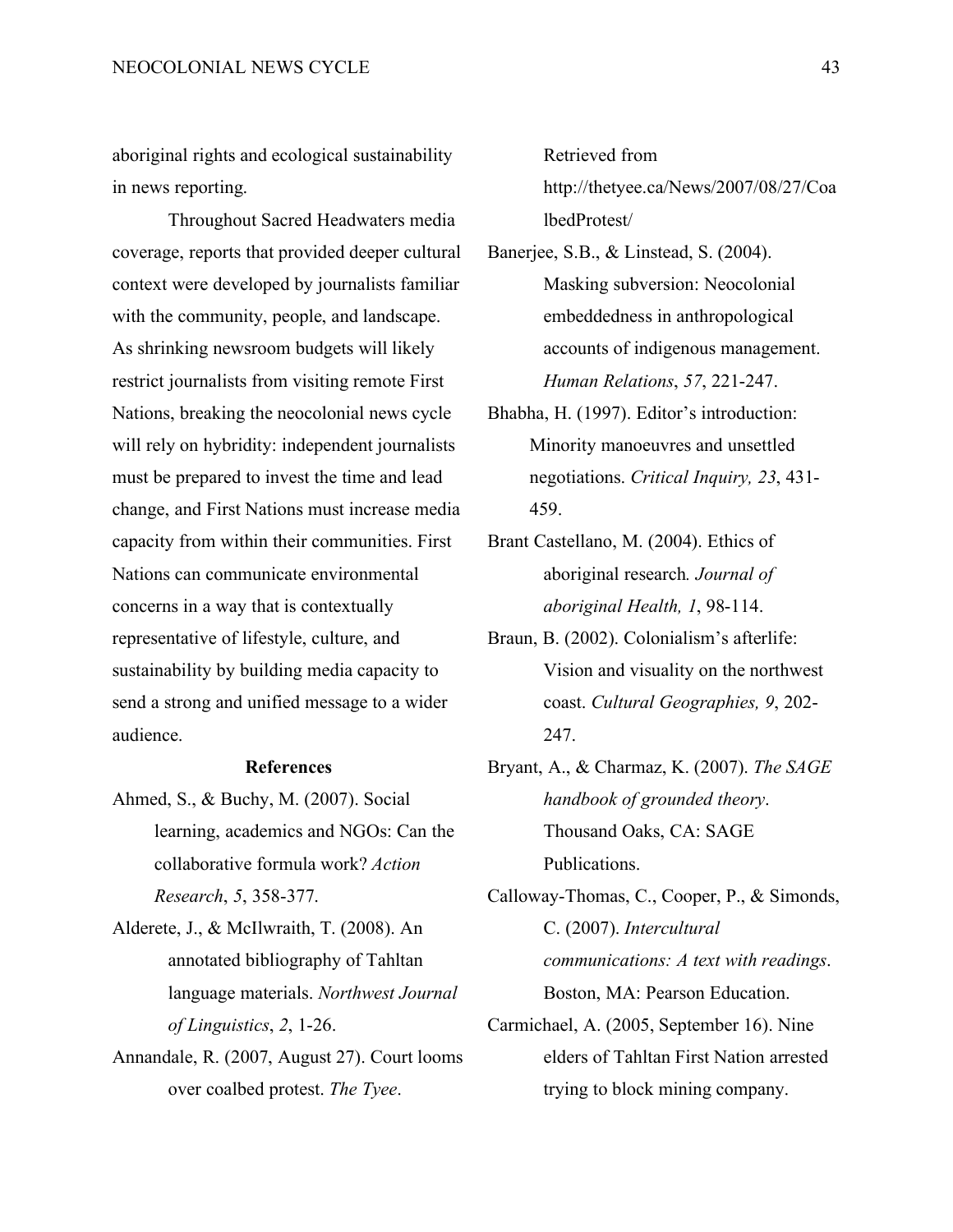*Canadian Press*. Retrieved from http://dogwoodinitiative.org/mediacentre/news-

stories/NineelderstahltanArrested

- Carr-Stewart, S. (2006). The changing educational governance of First Nations schools in Canada: Towards local control and educational equity. *Management in Education*, *20*, 6-12.
- Charmaz, K. (2006). *Constructing grounded theory: A practical guide through qualitative analysis*. Thousand Oaks, CA: SAGE Publications.
- Daes, E. (2000). *Human rights of indigenous peoples: Report of the seminar on the draft principles and guidelines for the protection of the heritage of indigenous people*. Geneva, CH: United Nations Commission on Human Rights.

Retrieved from

http://www.unhchr.ch/Huridocda/Hurid oca.nsf/0/42263fd3915c047ec1256929 004f1ffc?Opendocument

- Davis, W. (2004, March). Deep North. *National Geographic*. Retrieved from http://science.nationalgeographic.com/s cience/earth/surface-of-the-earth/deepnorth.html
- Dick, B. (2005). *Grounded theory: A thumbnail sketch*. Retrieved April 24, 2008, from

http://www.scu.edu.au/schools/gcm/ar/ arp/grounded.html#a\_gt\_intro.

- Drichel, S. (2008). The time of hybridity.
- *Philosophy & Social Criticism*, *34*, 587-615.
- Duff, W. (1997). *The Indian history of British Columbia* (2nd ed.). Victoria, BC: Royal British Columbia Museum.
- Emmons, G. T. (1911). The Tahltan Indians. *University of Pennsylvania Museum Anthropological Publications, 4*, 5- 117.
- Evans, M. R. (2002). Hegemony and discourse: Negotiating cultural relationships through media production. *Journalism*, *3*, 309-329.
- Littlejohn, S. W., & Foss, K. A. (2008). *Theories of human communication*. Belmont, CA: Thomson Wadsworth.
- Freeman, J. (2005). Towards a definition of holism. *British Journal of General Practice*, *55*, 154-155.
- Fukuda-Parr, S. (2004). *Human development report 2004: Cultural liberty in today's diverse world*. New York, NY: United Nations Development Programme.
- Gilroy, P. (1993). Between Afro-centrism and Euro centrism: Youth culture and the problem of hybridity. *Young*, 1(2), 2-12.
- Gilroy, P. (2001). Joined-up politics and postcolonial melancholia. *Theory, Culture & Society*, *18*, 151-167.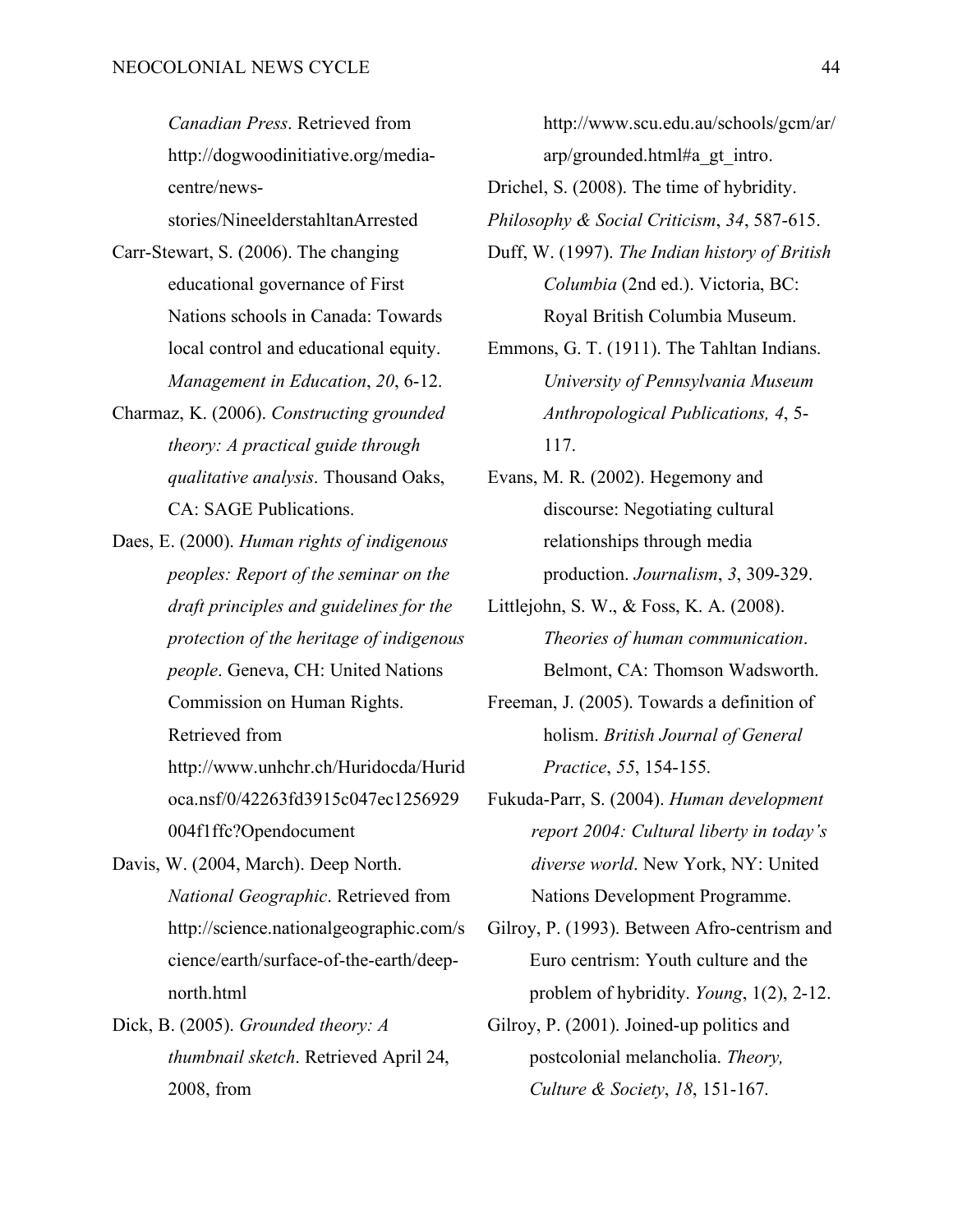Province of British Columbia. (2007). *A journey to a better future: Creating certainty and opportunities through treaties*. Retrieved from http://www.treaties.gov.bc.ca/

Henderson, B. (2007). *In the land of the red* 

*goat*. Smithers, BC: Creekstone Press.

- Harding, R. (2006). Historical representations of aboriginal people in the Canadian news media. *Discourse Society*, *17*, 205-235.
- Hoagland, E. (1969). *Notes from the century before: A journal from British Columbia*. Berkley, CA: North Point Press.
- Joseph, S. (1991). Assimilation tools: Then and now. In D. Jensen & C. Brooks (Eds.), *In celebration of our survival* (65-79). Vancouver, BC: University of British Columbia.
- Littlejohn, M. (2008, May). *Tipis for sale: An examination of indigenous tourism coverage in Canadian newspapers and magazines: Stereotypical reinforcement or paradigm shift?* Paper presented at the Canadian Communication Association Conference, Vancouver, BC Mathias, J., & Yabsley, G. R. (1991).
	- Conspiracy of legislation: The suppression of Indian rights in Canada.

In D. Jensen & C. Brooks (Eds.), *In celebration of our survival* (34-45). Vancouver, BC: University of British Columbia.

- McMillan, A. D., & Yellowhorn, E. (2004). *First peoples in Canada*. Vancouver, BC: Douglas & McIntyre.
- McNaughton, C., & Rock, D. (2002). Opportunities in aboriginal research: Results of SSHRC's dialogue on research and aboriginal peoples. *Social Sciences and Humanities Research Council of Canada*. Retrieved from http://www.sshrc.ca/SITE/applydemande/backgroundrenseignements/a boriginal\_backgrounder\_e.pdf
- Muckle, R.J. (2007). *The First Nations of British Columbia: An anthropological survey*. Vancouver, BC: University of British Columbia.
- Paulsen, M. (2006, December/January). A gentle revolution. *The Walrus*. Retrieved from http://www.walrusmagazine.com/articl

es/2006.01-politics-tahltan/

Peden-McAlpine, C., & Struthers, R. (2005). Phenomenological research among Canadian and United States indigenous tradition and the quintessence of time. *Qualitative Health Research*, *15*, 1264- 1276.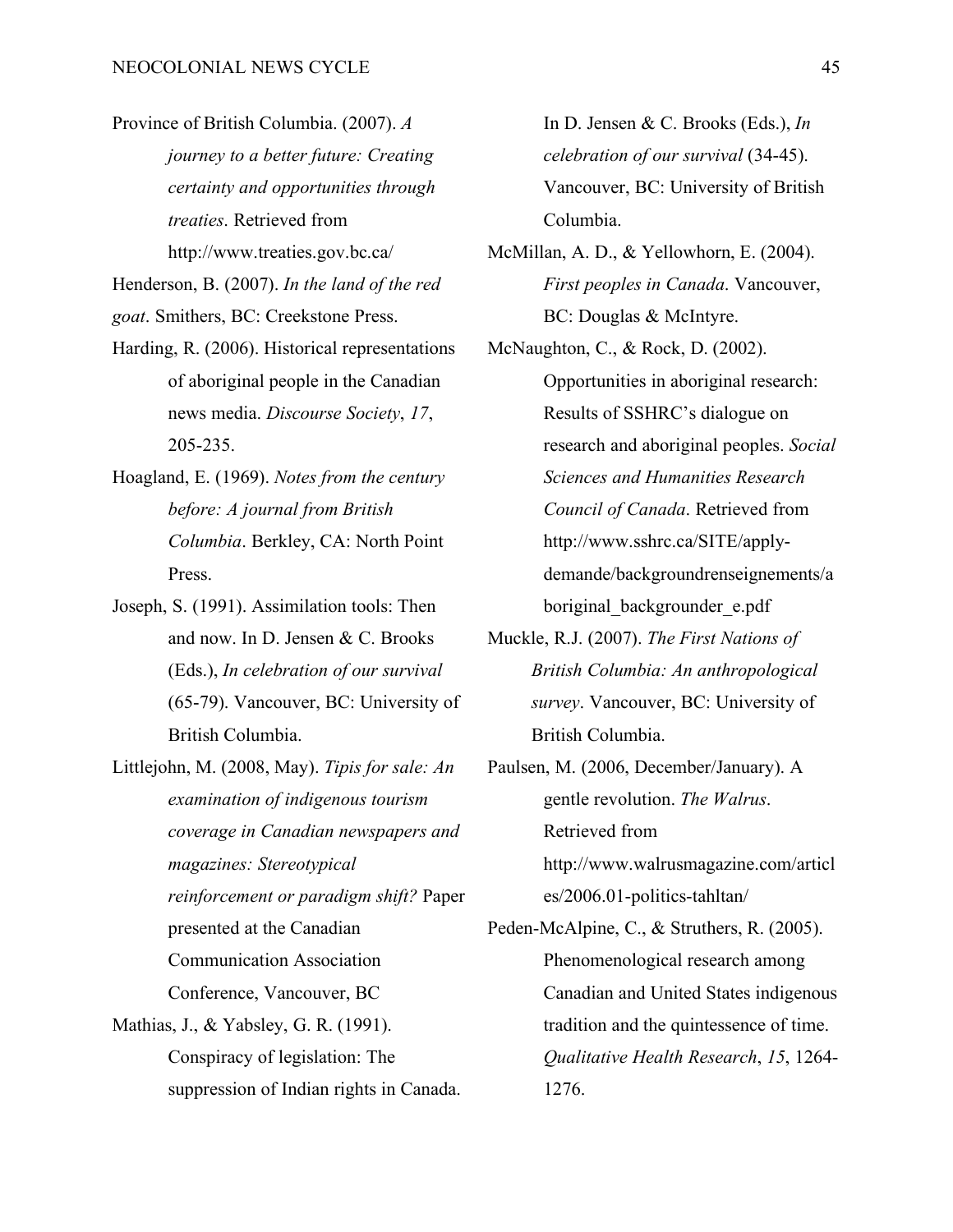- Professional Writers Association of Canada. (2006, May). *A profile of the freelance writing sector in Canada*. Professional Writers Association of Canada. Retrieved from http://www.pwac.ca/files/PDF/PWACs urvey.pdf
- Rossiter, D. (2004). The nature of protest: Constructing the spaces of British Columbia's rainforests. *Cultural Geographies*, *11*, 139-164.
- Rothman, J.C. (2008). *Cultural competence in process and practice: Building bridges*. Boston, MA: Pearson Education.
- Sewid-Smith, D. (1991). In time immemorial. In D. Jensen & C. Brooks (Eds.), *In celebration of our survival* (16-31). Vancouver, BC: University of British Columbia.
- Simpson, S. (2008, December 6). Shell faces two-year moratorium on coal-bed methane in Klappan. *Vancouver Sun*. Retrieved from www.vancouversun.com
- Stueck, W. (2008, December 8). Anger erupts over conflicting coal bed decisions. *Globe & Mail*. Retrieved from www.theglobeandmail.com.
- Tanikella, L. (2003). The politics of hybridity: Race, gender and nationalism in

Trinidad. *Cultural Dynamics*, *15*, 153- 181.

- Thompson, J. (2007). *Recording their story: James Teit and the Tahltan*. Vancouver, BC: Douglas & McIntyre.
- United Nations Economic and Social Council. (2000, June). *Principles and Guidelines for the Protection of the Heritage of Indigenous People*. Retrieved from http://www.unhchr.ch/Huridocda/Hurid oca.nsf/0/42263fd3915c047ec1256929
	- 004f1ffc?Opendocument
- Walker, T. A. (1976). *Spatsizi*. Smithers, BC: Interior Stationary.
- Walliman, N. (2005). *Your research project*. Thousand Oaks, CA: Sage Publications.
- Wilkes, R. (2006). The protest actions of indigenous peoples: A Canadian-U.S. comparison of social movement emergence. *American Behavioral Scientist*, *50*, 510-525.
- Wonders, K. (2008). *First Nations: Land Rights and Environmentalism in British Columbia*. Retrieved from http://www.firstnations.de/mining/tahlt an.htm